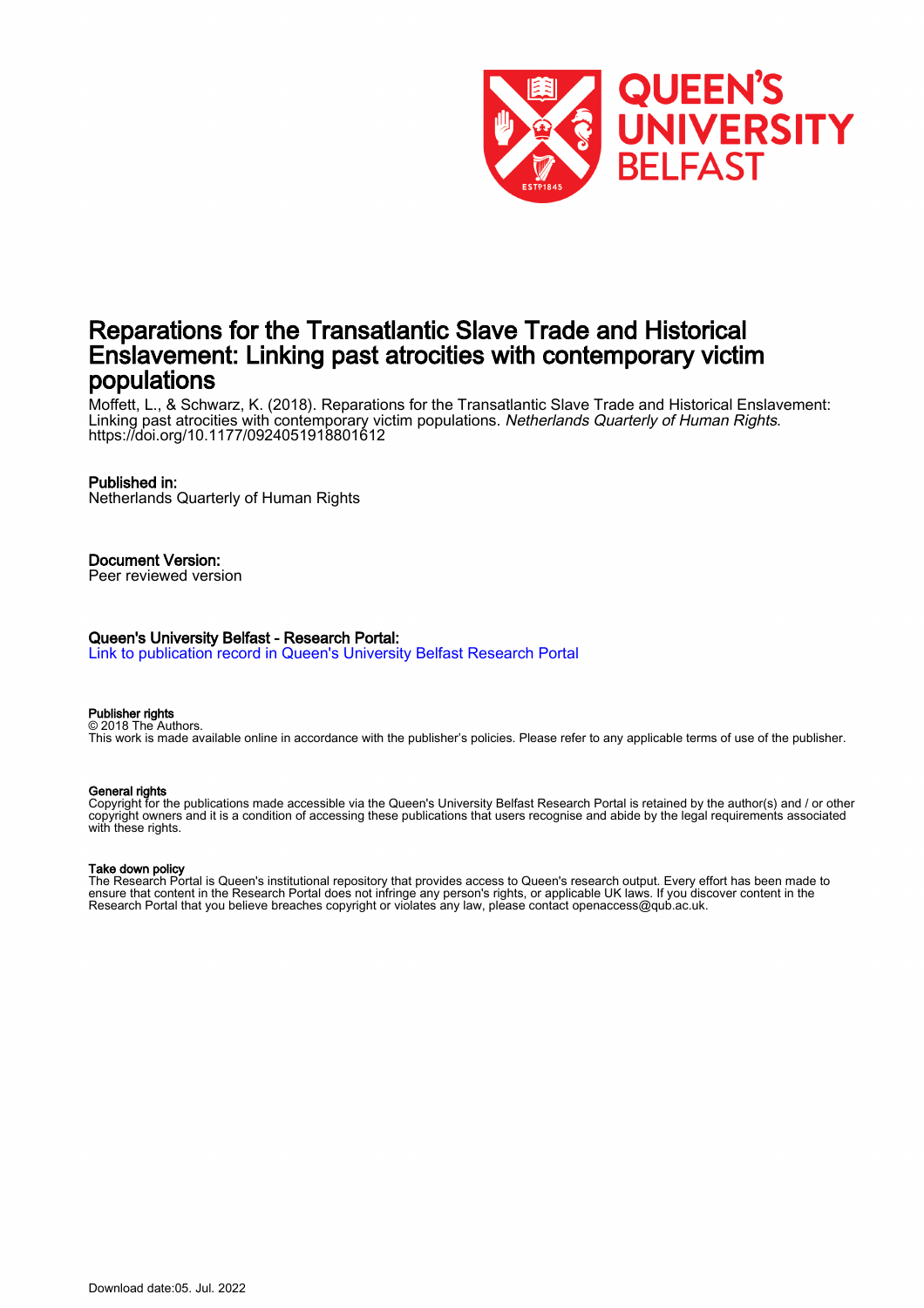## **Reparations for the Transatlantic Slave Trade and Historical Enslavement: Linking past atrocities with contemporary victim populations**

#### **Luke Moffett\* and Katarina Schwarz\*\***

Reparations are often seen as victim-centred measures to address past atrocities, but how far in the past should such remedies stretch? This question is perhaps most pronounced with the transatlantic slave trade, which is now accepted as a horrendous atrocity, but at the time was legal and victims were not redressed. Although reparations have a strong basis in international law since the Second World War, governments often adopt such measures through political settlements to draw a line under the past and provide new opportunities for victims. Reparations, at least in the legal arena, can embody a contention between societal feasibility and individual and/or group rights to a remedy for harm caused to them. Yet the extent to which legal and political measures of reparations can address the past is strained, due to the size of the victim population and how long ago historic violations were committed.

In 2013 the Caribbean Heads of State created the CARICOM Reparations Commission to advance the case for reparations for the transatlantic slave trade. In 2014 the Commission launch a Ten Point Plan for reparations that seeks 'to provide resources to victimized groups with the aim of creating the material basis and security necessary for them to become full participants in social, political, and economic life.<sup>1</sup> The demands focus on: (1) full formal apology; (2) repatriation; (3) indigenous peoples development program; (4) cultural institutions; (5) public health crisis; (6) illiteracy eradication; (7) African knowledge program; (8) psychological rehabilitation; (9) technology transfer; and (10) debt cancellation. These proposals for a comprehensive reparations package dealing with the horrors of transatlantic enslavement by the Caribbean Community (CARICOM) move away from the traditional reparations claim for these injustices in the United States – the demand for '40 acres and a mule<sup> $2$ </sup> – to more collective reparations aimed at delivering closure and reparatory justice, not only for the so-called 'transatlantic slave trade', but also for the consequences of colonialism and genocide against indigenous people.<sup>3</sup> These proposals are the result of a long line of discussions amongst Caribbean and African states on reparations for the transatlantic slave trade that started at the international level in Abuja, Nigeria in April 1993 at First Pan-African Congress on Reparations and later in 2001 United Nations World Conference against Racism, Discrimination, Xenophobia, and

<sup>\*</sup> Senior lecturer, School of Law, Queen's University Belfast. Email: l.moffett@qub.ac.uk

<sup>\*\*</sup> PhD Candidate, School of Law, University of Nottingham. Email: Katarina.Schwarz@nottingham.ac.uk 1

Ernesto Verdeja, A Normative Theory of Reparations in Transitional Democracies, *Metaphilosophy* 37(3-4) (2006), 449-469, p457.

<sup>2</sup> Special Field Orders, No. 15, Headquarters Military Division of the Mississippi, 16 Jan. 1865, Orders and Circulars, series 44, Adjutant General's Office, Record Group 94, National Archives.

<sup>3</sup> Caribbean Community's 10-Point Reparation Plan available at http://caricomreparations.org/caricom/caricoms-10-point-reparation-plan/ accessed 10 December 2016.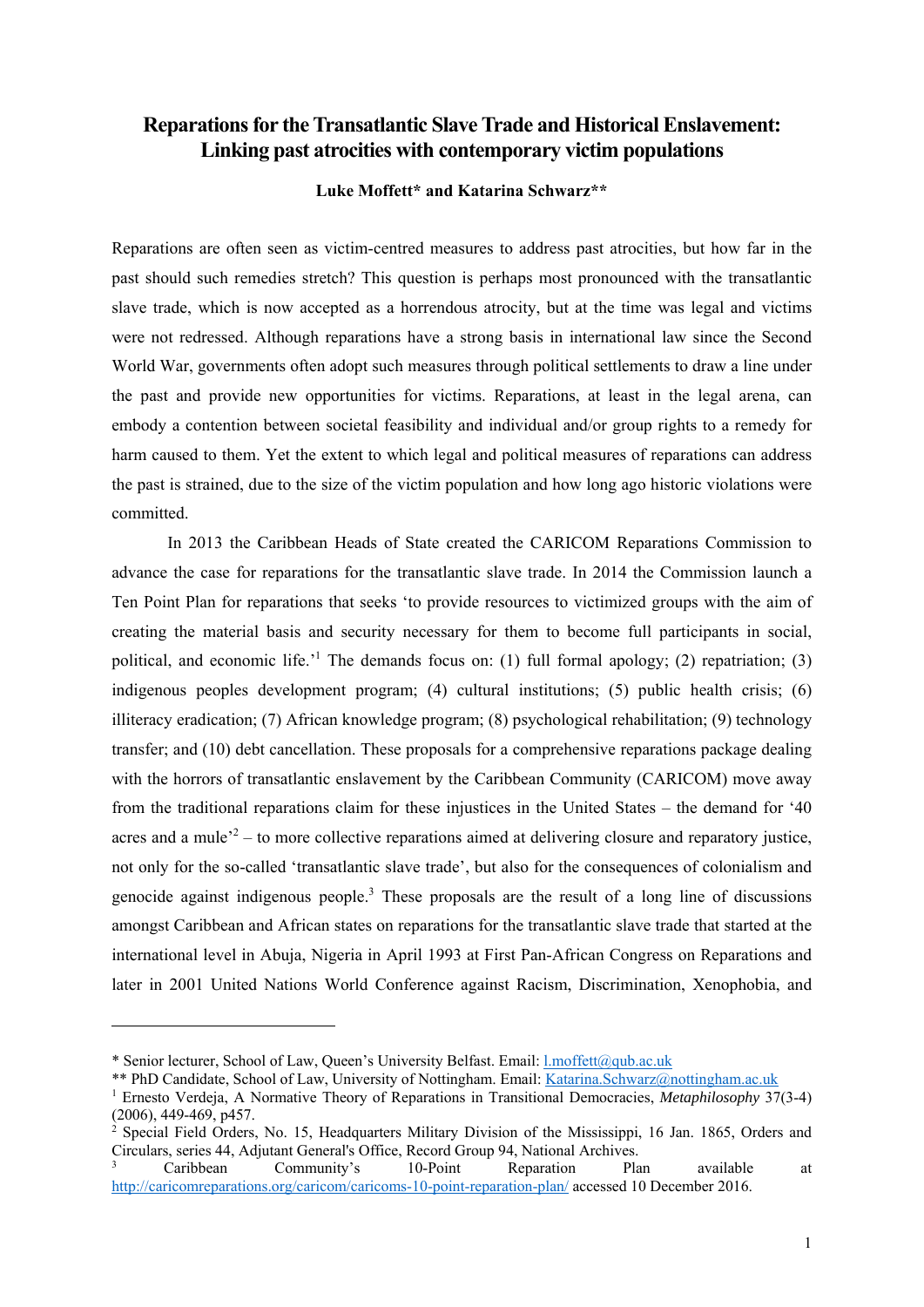Related Intolerance in Durban South Africa.<sup>4</sup> While the claim for reparations at Durban was strongly rejected by Western states, it continues to be pursued by Caribbean nations through CARICOM, aiming to tackle the contemporary consequences of historical abuse committed against their ancestors during the transatlantic slave trade.<sup>5</sup>

This article takes a socio-legal approach drawing from human rights law, victimology, private law and transitional justice to examine the case of claim reparations for historic violations. It argues that while a collective approach to reparations as promoted by CARICOM is likely to be more palatable for responsible states, and more workable in legal terms, there remain serious legal challenges in finding sufficient evidence of a causal nexus between contemporary suffering and historical wrongs to satisfy judicial requirements. Paired with the difficulty of establishing that the wrongdoing was prohibited in law at the time the acts were committed, this leads away from the conclusion that a legal claim would be successful. However, in political terms specific evidentiary requirements and the distinction between law and morality can be more flexible, allowing claims which might not succeed on the basis of legal doctrine to conclude on the basis of justice. The CARICOM claim targets the modalities of reparations to respond to the contemporary consequences of transatlantic enslavement. A political settlement drawing from the experience of transitional justice is therefore likely to be more appropriate in providing redress. As such, this article critically assesses the CARICOM claim for reparations, and suggests appropriate measures if political reparations were to be made.

We explore these issues in four parts. First we examine reparations as justice and their construction in international law, discussing growing victimological understanding of redress for international crimes. In the second part we identify the continuing limitations of reparations being claimed under current legal regimes whether domestic or international. We broaden this examination by considering reparations as a political project in the third part, discussing other political settlements made for historical atrocities. In the final part we reflect on the possibilities of reparations for the transatlantic slave trade and historic enslavement before concluding. While we argue that the possibility for reparations for the transatlantic slave trade on a legal basis is unlikely, we do believe that in setting aside the legal lens on dealing with historic atrocities, there can be a larger space for states involved in the transatlantic slave trade on a moral and political basis to recognise the harm caused and make symbolic reparations. Of course this does not have the same force or binding as law, it would allow acknowledgement of the wrongfulness of the trade and greater focus in addressing the long term consequences of the transatlantic slave trade.

<sup>&</sup>lt;sup>4</sup> V. P. Franklin, Commentary - reparations as a development strategy of the Caricom Reparations Commission, *The Journal of African American History*, 98(3) (20, 363-366. See also para.100-102 of the Durban Declaration. 5  $5$  See para.13-18, Durban Declaration 2001.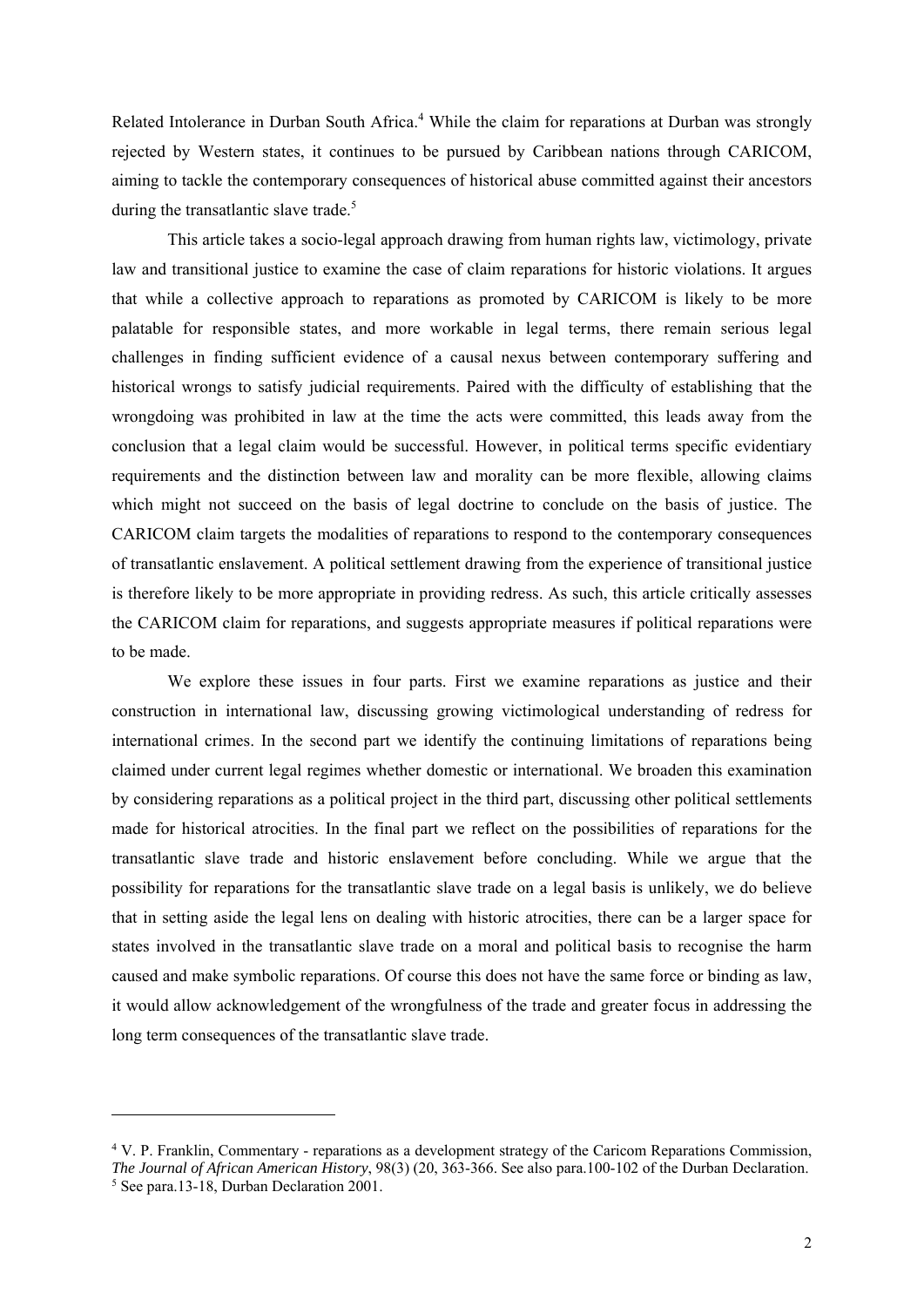### 1. REPARATIONS AS JUSTICE

Reparations are premised on the attempt to redress wrongful acts. Rather than seeking distributive justice or absolute equality, legal reparations focus on providing a remedy for specific acts of wrongdoing with identifiable victims and perpetrators. Reparations in this legal context, serve a tripartite function in satisfying the demands of justice by: vindicating the law; placing obligations to repair on the shoulders of responsible actors; and providing for the needs of the victims by redressing their suffering and manifesting their right to a remedy for breaches of their rights. Justice demands that breaches of law be met with an appropriate remedy, and reparations as a justice mechanism are a means by which this can be comprehensively granted. Reparations, extending beyond mere compensation, are constituted of three key elements: acknowledgement; responsibility; and remedy.<sup>6</sup> They therefore reflect the totality of situations of wrongdoing and victimisation, rather than simply addressing the consequences.

Within a rectificatory framework, justice requires the return of the victim and the perpetrator to equality by removing any unlawful gain from the perpetrator and returning it to the victim, a sort of transactional arrangement.<sup>7</sup> Restitutionary justice, as a form of this, attempts to return victims to the *status quo ante* (original position) through *restitutio in integrum* (returning to the victim all they have lost). The *Chorzow Factory* case demonstrates the primacy of the principle of *restitution in integrum*  in international law:

reparations must, as far as possible, wipe-out all the consequences of the illegal act and re-establish the situation which would, in all probability, have existed if that act had not been committed.<sup>8</sup>

However, when dealing with massive, widespread, or severe abuses, the principle of *restitutio in integrum* becomes increasingly unfeasible. It is impossible to return victims to the positions that they would have been in *but for* the wrongdoing.<sup>9</sup> As Minow identifies, 'no market measures exist for the value of living an ordinary life, without nightmares or survivor guilt'.<sup>10</sup> At best reparations can never completely 'efface' the harm caused, but they can at least alleviate continuing suffering and loss,  $\frac{11}{10}$  or

<sup>&</sup>lt;sup>6</sup> See Luke Moffett, *Justice for Victims before the International Criminal Court*, (Routledge 2014), p145. <sup>7</sup> See Aristotle, Nicomechean Ethics, Book V.

<sup>&</sup>lt;sup>7</sup> See Aristotle, Nicomechean Ethics, Book V.

<sup>8</sup> *Germany v Poland, The Factory at Chorzow* (Claim for Indemnity) (The Merits), Permanent Court of International Justice, File E. c. XIII, Docket XIV:I Judgment No. 13, 13 September 1928 ('Chorzow Factory' case), para.125. See Article 31, Articles on State Responsibility for Internationally Wrongful Acts, ILC 2001. <sup>9</sup> *Factory at Chorzów*, Merits, p.48.

<sup>10</sup> Martha Minow *Between Vengeance and Forgiveness: Facing History After Genocide and Mass Violence* (Beacon Press, 1998).

<sup>&</sup>lt;sup>11</sup> Separate Opinion Of Judge Cancado Trindade, *Ahmadou Sadio Diallo (Republic of Guinea v. Democratic Republic of the Congo)*, Compensation, Judgment, I.C.J. Reports 2012, p. 324, para.26.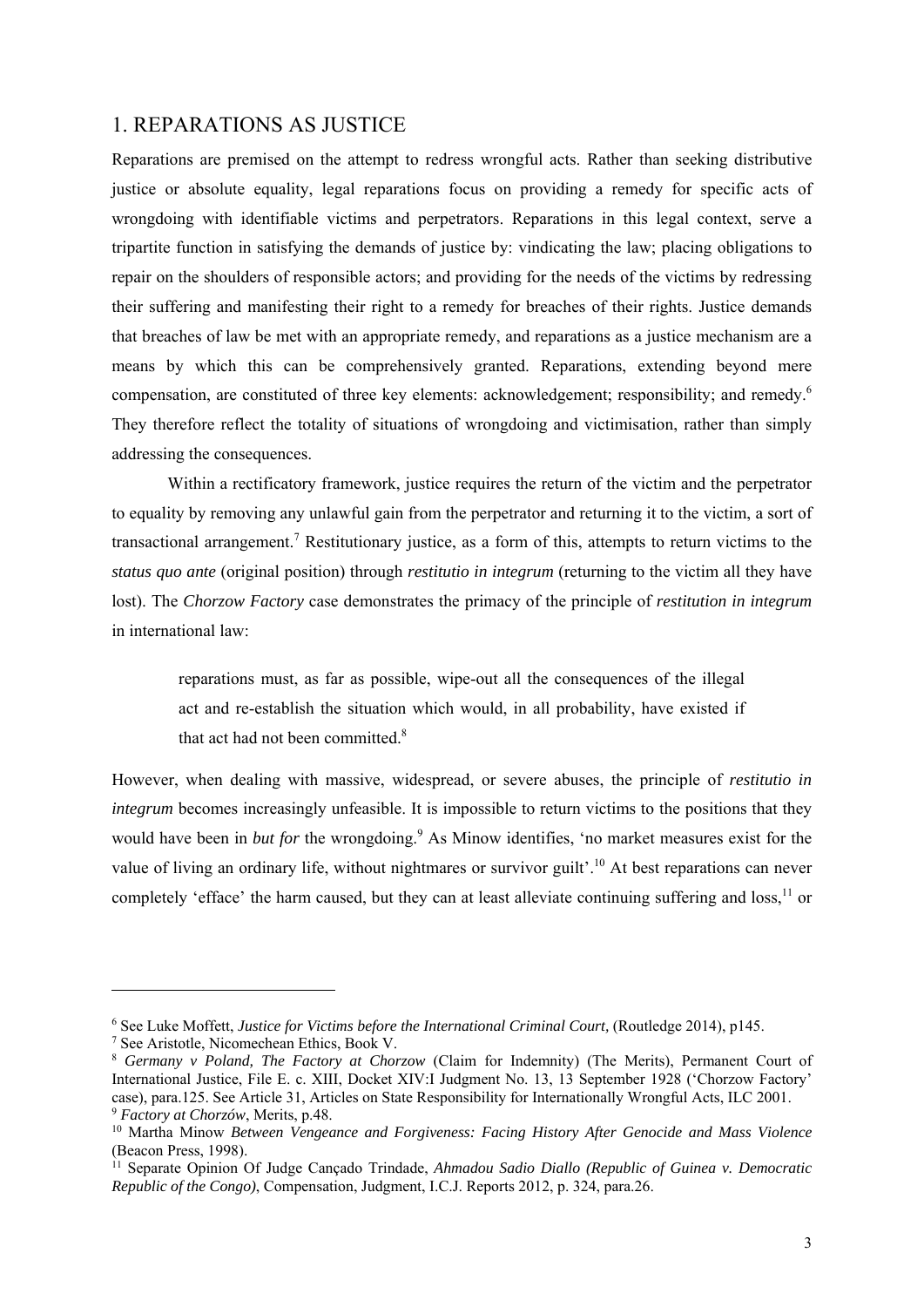offer the opportunity and means for victims to build new lives.<sup>12</sup> In relation to enslavement, it would be inappropriate to base reparations on the notion of return to the *status quo ante,* as redress to those who directly suffered would be 'impossible, insufficient, and inadequate'.<sup>13</sup> Moreover, returning the individual to their personal and property rights before the violation would neglect the more structural causes of victimisation, marginalisation and discrimination.<sup>14</sup> Nevertheless, reparations based on dealing with the continuing harms and recognition of the moral wrongdoings perpetrated may still be appropriate.15

The intergenerational nature of claims relating to historical injustices erodes the basis of reparations claims. Identifying a causal nexus between the continuing suffering of contemporary descendants and the original wrongdoing becomes increasingly difficult as time passes. In the case of racialised transatlantic enslavement, intervening factors also contribute to the harms experienced by descendants – apartheid, colonialism, black codes, segregation, international debts and other discriminatory practices all contribute to current suffering in a way that at least obscures, and at most completely overrides, the historically based claims. Judicial practice tends to recognise the claims of direct victims and their immediate family (children, spouses, parents and sometimes siblings), but rarely strays beyond these limits on claimants.<sup>16</sup> Hill argues that compensatory justice seems inappropriate past one generation, the passage of time mitigates the physical harm or is accommodated, but there may still be grounds for claiming restitution of property or unjust enrichment for the non-payment of labours of ancestors.<sup>17</sup> This approach denies the broader impact of injustices on families and communities, acknowledging only the harms to the direct victims, and perhaps their next-of-kin.

While individual physical harm may be accommodated within a generation, systematic and structural abuses that continue to harm subsequent generations do not necessarily naturally change over time, and may reinforce disenfranchisement and discriminatory practices towards such groups and communities. An increasing body of psychological research supports the transgenerational impact

-

<sup>&</sup>lt;sup>12</sup> Such as the '*proyecto de vida*' (life project) established for a time by the Inter-American Court of Human Rights in *Loayza Tamayo v Peru*, paras 147–148.

<sup>13</sup> *Blake v Guatemala*, Reparations (Article 63.1 of the Inter-American Convention on Human Rights), Judgment of January 22, 1999. Series C No. 48, para.42.

<sup>&</sup>lt;sup>14</sup> Heidi Rombouts and Stephan Parmentier, The International Criminal Court and its Trust Fund are Coming of Age: Towards a Process Approach for the Reparation of Victims, *International Review of Victimology* 16 (2009) 149–182.

<sup>&</sup>lt;sup>15</sup> Cristian Correa, Reparations for Victims of Massive Crimes: Making Concrete a Message of Inclusion, in in R. Letschert, R. Haveman, A.M. de Brouwer, and A. Pemberton (eds), *Victimological Approaches to International Crimes: Africa* (Intersentia 2011), 185–234, p189-190.

<sup>&</sup>lt;sup>16</sup> See for instance the Swiss Holocaust Settlement experience - Judah Gribetz and Shari C. Reig, The Swiss Banks Holocaust Settlement, in C. Ferstman, M. Goetz, and A. Stephens (eds.), *Reparations for Victims of Genocide, War Crimes and Crimes against Humanity: Systems in Place and Systems in the Making*, (Martinus Nijhoff 2009), 115-142.

<sup>17</sup> See René A. Hill, Compensatory Justice: Over Time and Between Groups, *The Journal of Political Philosophy,* 10(4) (2002), 392–415; and Jeremy Waldron, Redressing Historic Injustice, *The University of Toronto Law Journal* 52 (2002), 135-160.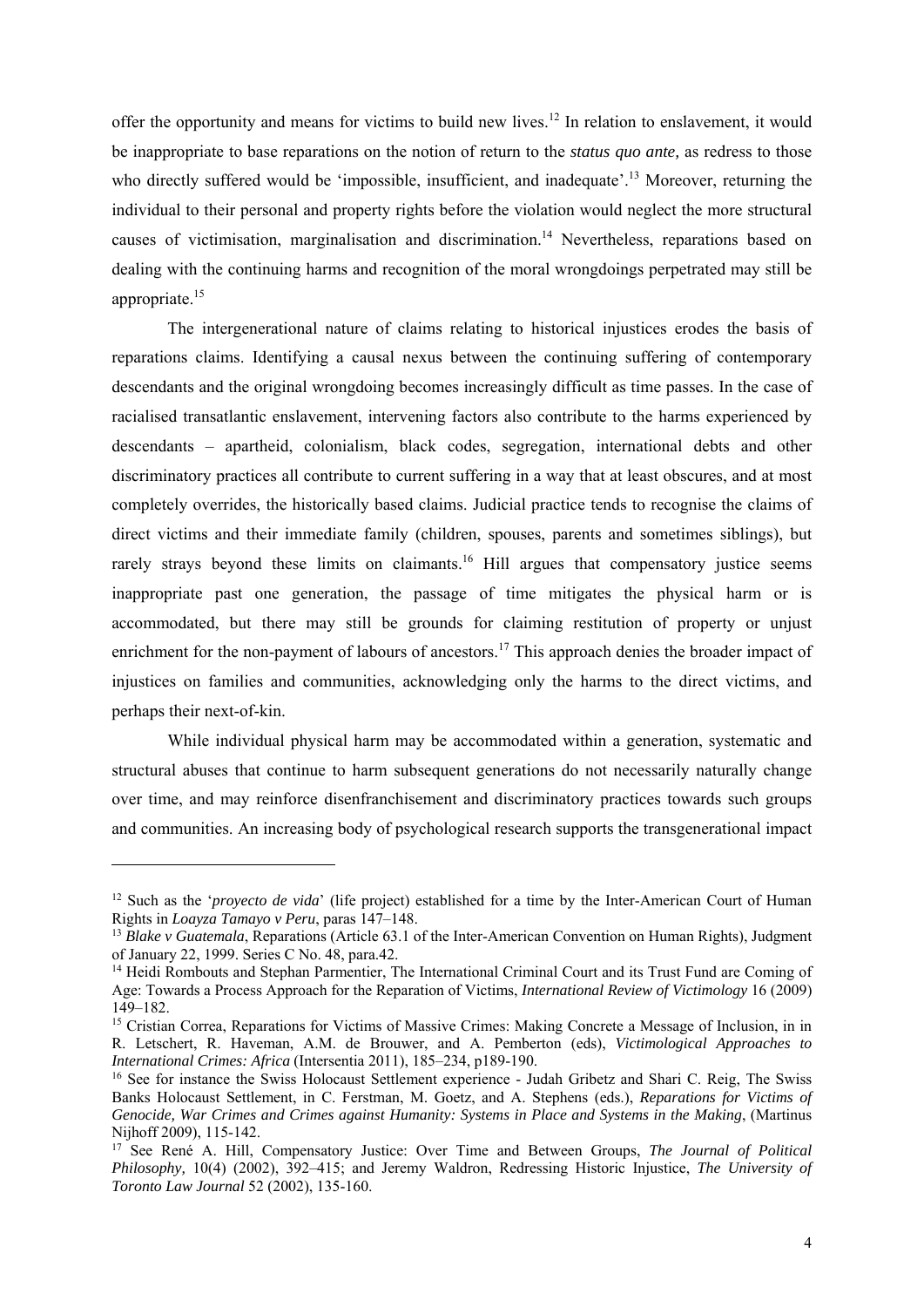of unaddressed collective violence, whether this continuing influence manifests in terms of economic hardship, psychological health, physical health, or through its effects on carer responsibilities for children and grandchildren of direct victims.<sup>18</sup> The increasing focus on rehabilitation and the medicalisation of victims' harm, may recast victims as sick, rather than wronged. Whether the law is an appropriate mechanism for redressing such harms remains debateable, as the typical focus of judicial proceedings relies on the relationship between a perpetrator or responsible actor and each victim as an individual. Arendt goes so far as to say that the scale of mass atrocities 'explode the limits of the law',<sup>19</sup> and that courts and their legal principles designed to deal out ordinary justice are insufficient to grapple with such atrocities.

In attempting to make the incomprehensible justiciable, courts can serve as empowering mechanisms whereby the individual agency and rights of victims are recognised and vindicated. On the other hand, the focus on the individual's rights can undermine the gravity of the holistic experience of atrocities that target groups, communities or populations. The tendency of legal proceedings to individualise victims can ignore important elements of the suffering of the victims: atrocities were committed on a large scale; they were targeted for some aspect of their fundamental identity; or they were denied humanity on the basis of particular, morally arbitrary characteristics. Courts can provide victims with an official forum in which their stories are heard and recognised; the value of testimony in fostering psychological healing for victims of atrocities is significant.<sup>20</sup> Yet, the appropriateness of court proceedings for accomplishing such healing and redress faces a number of limitations discussed further below.

Reparations are not purely (or even necessarily primarily) concerned with practical redress, they also have an important symbolic component in that they can 'acknowledge and recognise the individual's suffering … can help concretise a traumatic event, aid an individual to come to terms with it and help label responsibility.<sup>21</sup> Traumatic suffering is characterised by the inability to come to terms with an experience as it occurs, reinforcing the importance of efforts aimed towards acknowledgement and memory building.<sup>22</sup> Reparations in this context can reflect 'social, moral, psychological and religious meanings' attached to official efforts to redress the past, such as public apologies and acknowledgement of responsibility, memorials and commemorations.<sup>23</sup> Such public

<sup>18</sup> Marie Breen-Smyth, *The needs of individuals and their families injured as a result of the Troubles in Northern Ireland*, WAVE Trauma Centre (2012); Yael Danieli, Massive Trauma and the Healing Role of Reparative Justice, in Ferstman n.12, 41-78.

<sup>19</sup> L. Kohler and H. Saner (eds), *Hannah Arendt and Karl Jaspers: Correspondence: 1926–1969*, (Harcourt Brace International 1992), p54.

<sup>20</sup> Danieli n.14, p45.

<sup>&</sup>lt;sup>21</sup> Brandon Hamber, Repairing the irreparable: Dealing with the double-binds of making reparations for crimes of the past, *Ethnicity and Health* 5(3/4) (2000) 215-226, p218. 22 Cathy Caruth, *Trauma: Explorations of Memory* (John Hopkins University Press, 1995), p70.

<sup>23</sup> Geneviève Painter, cited in Anne Saris and Katherine Lofts, Reparation Programmes: A Gendered Perspective, in Ferstman et al. n.12, 79-99, p86.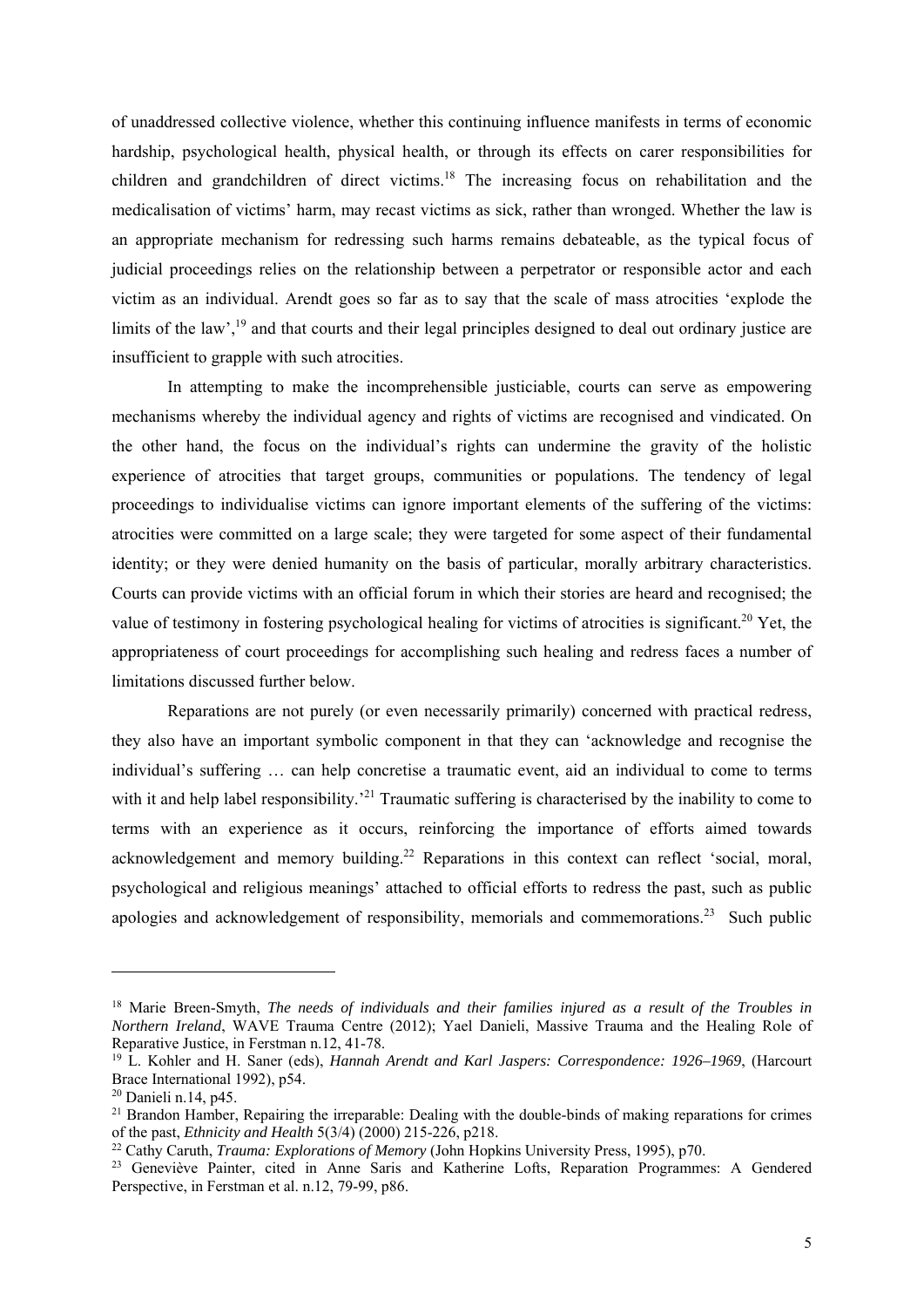recognition and physical space can help victims in their grieving process by offering focal points that maintain the memory of their loved one.

Through symbolic redress, reparations can also speak to the moral harms caused by victimisation – the intangible damage to individual, collective and cultural identity – and aid in reasserting the status of victims in their relationship with society and/or the perpetrator(s). As Herman states:

Sharing the traumatic experience with others is a precondition for the restitution of a sense of a meaningful world…Restoration of the breach between the traumatized person and the community depends, first, upon public acknowledgement of the traumatic event and, second, upon some form of community action. Once it is publicly recognized that a person has been harmed, the community must take action to assign responsibility for the harm and to repair the injury. These two responses – recognition and restitution – are necessary to rebuild the survivor's sense of order and justice.<sup>24</sup>

Particularly in transitional societies, reparations can serve a political function in rebuilding the victim's 'civic trust' with other citizens and in the state, and reaffirming their dignity by prioritising their suffering as deserving of redress.<sup>25</sup> This sits in stark contrast to the past where they were vilified, dehumanised and targeted. In building this new political community, social solidarity and inclusion is extended to victims as citizens entitled to a remedy. While of course there are not enough resources to fully or completely remedy victims' harm, Hamber suggests the notion of 'good enough', whereby sufficient effort and recognition is made to victims to leave them psychologically satisfied, in turn rebuilding community and societal bonds.<sup>26</sup>

As a victim-centred form of redress with both material and symbolic components, reparations are not only driven by outcomes, but also by procedural roles and the inclusivity of awards. Procedural justice is concerned with improving victims' satisfaction with state programmes, mainly criminal justice processes, by treating them fairly, with respect and in such a way that they will perceive that their input is valued.<sup>27</sup> Allowing time and space within procedures for victims to be heard (even when this is not a formal requirement of, for instance, trial procedures) can support recognition of their experiences, and the reassertion of their identity and place in society. Official

<sup>24</sup> Judith Herman, *Trauma and Recovery: From Domestic Abuse to Political Terror,* (Rivers Oram Press, 1994), p70.

<sup>&</sup>lt;sup>25</sup> Lisa Magarrell, Reparations for massive or widespread human rights violations: Sorting out claims for reparations and social justice, *Windsor Yearbook of Access to Justice* 22 (2003) 85–98, p91.

 $^{26}$  Brandon Hamber. The dilemmas of reparations: In search of a process-driven approach, in K. De Feyter, S. Parmnetier, M. Bossuyt and P. Lemmens (eds.), *Out of the Ashes: Reparation for Victims of Gross and Systematic Human Rights Violations* (Intersentia 2005), 135-149, p137.

 $^{27}$  Jo-Anne Wemmers, Victims' Need for Justice in R Letschert et al. n.11, 145–152.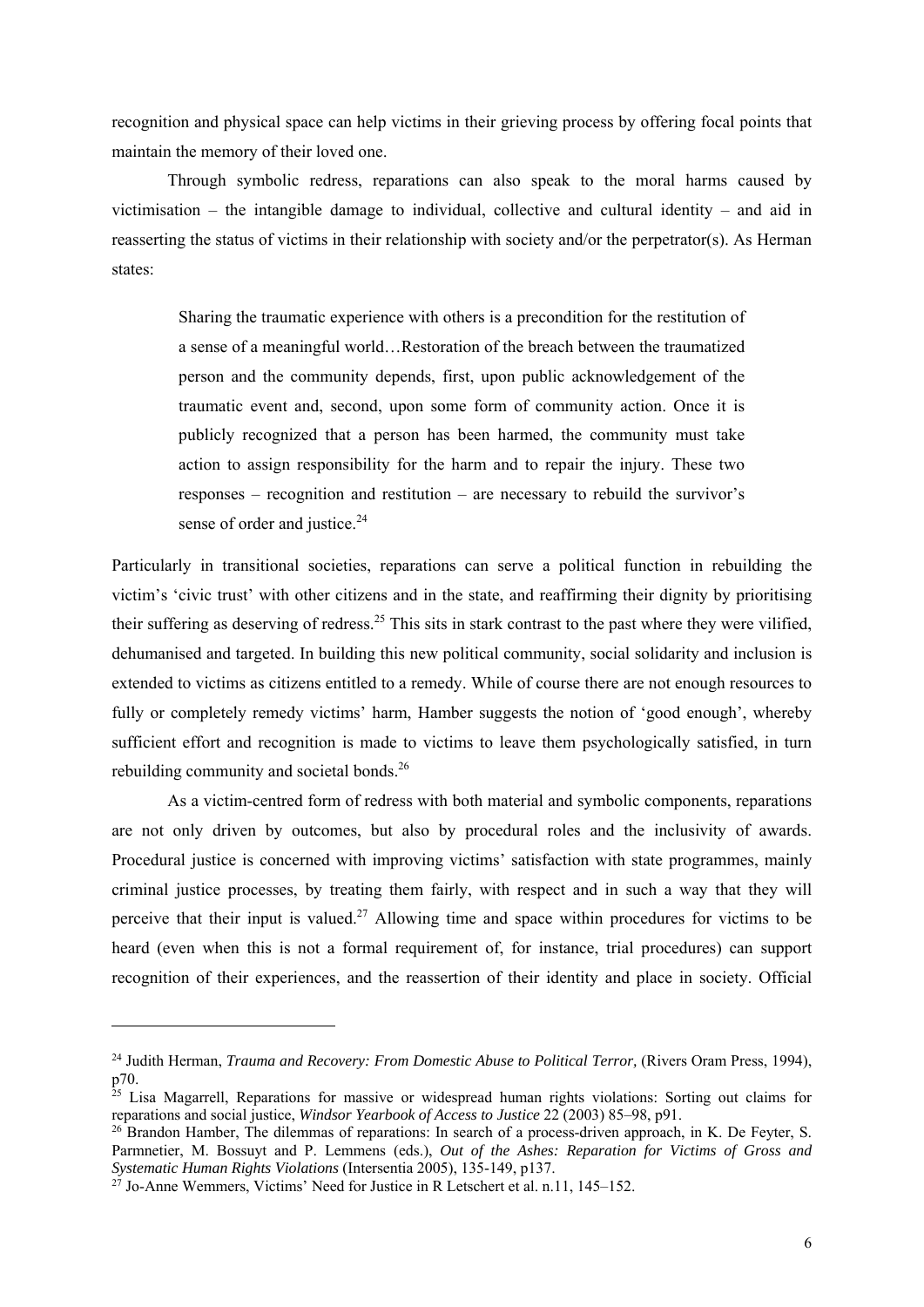acknowledgement of victims' 'world view' on their past victimisation, the causes that gave rise to it, and those responsible can be a way of affirming their dignity as human beings, recognising that they did not deserve to suffer such harm. Danieli goes as far to say that inclusion of victims in itself offers 'an opportunity for redress and healing'.<sup>28</sup> In this way, the procedures through which reparations are granted can acknowledge the importance of victims' agency and worth, and victims thereby have an important role to play in shaping appropriate reparations.

Including victims as active participants in reparations procedures is particularly important in the context of gross violations of human rights where victims are denied basic humanity through the abuses, and where impunity often attaches to wrongdoing (particularly in transitional societies and when official actors played a role in the abuses).<sup>29</sup> The nature and subsequent treatment of the abuses, and the need to maintain public order can silence and obviate victims, denying the occurrence or severity of their harm. Ensuring the involvement of victims in redress processes can ensure that their experiences are recognised, their rights are vindicated, and their needs are incorporated into any reparations packages. Despite the normative growth and theoretical development of reparations, there remain a number of legal challenges to seeking redress for the transatlantic slave trade.

## 2. THE LIMITS OF REPARATIONS UNDER INTERNATIONAL LAW

The possibility of pursuing a case claiming reparations for the transatlantic slave trade in domestic courts is severely inhibited by the difficulties associated with mass claim actions, time limits on claims, rules on standing and separation of powers based principles, such as the political question doctrine in the United States.<sup>30</sup> The scale and collective nature of the harms in question, on top of these impediments, make international law the only likely forum for such a reparations claim. However, international law has many hurdles of its own. Here we identify three main obstacles in domestic and international law that will inhibit or prevent reparations claims for the transatlantic slave trade and historic enslavement: non-retroactivity; causation; and attribution of responsibility.

#### 2.1 Non-Retroactivity

By today's standards, the transatlantic slave trade and historic enslavement would undoubtedly amount to a crime against humanity.<sup>31</sup> However international law, like domestic law, enshrines the principle of non-retroactivity as a fundamental tenet of the legal system.<sup>32</sup> The Articles on State Responsibility, for instance, guarantee protection against retrospective application of international

<sup>28</sup> Danieli n.14, p66.

<sup>&</sup>lt;sup>29</sup> Luke Moffett, Transitional Justice and Reparations: Remedying the Past?, in C. Lawther, L. Moffett and D. Jacobs, *Research Handbook on Transitional Justice,* Elgar (*forthcoming* 2017).

<sup>&</sup>lt;sup>30</sup> See *In re African-American Slave Descendants Litigation* 471 F.3d 754 (7<sup>th</sup> Cir. 2006).

 $31$  Article  $7(1)(c)$ , Rome Statute of the International Criminal Court.

<sup>&</sup>lt;sup>32</sup> Article 15, International Covenant on Civil and Political Rights; and Article 24, Rome Statute of the International Criminal Court.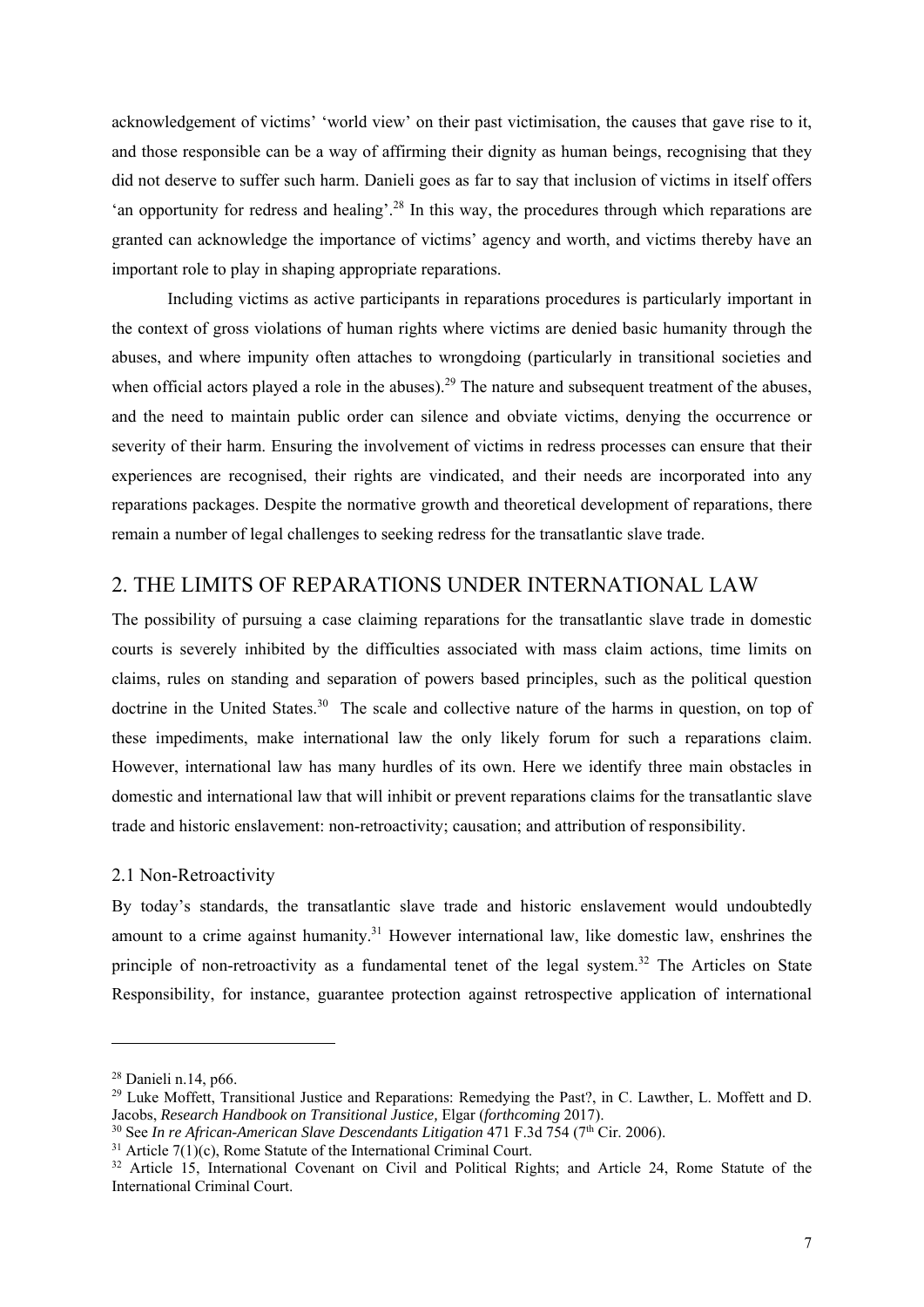law, stipulating that 'An act of a State does not constitute a breach of an international obligation unless the State is bound by the obligation in question at the time the act occurs.<sup>33</sup> In order to found a legal claim for reparations, it must therefore be established that the acts in question were contrary to international law at the time that the acts were committed. This is not supported under current conceptions of the development of the prohibition of slavery, which is generally recognised as having come into existence in 1926.34

Although morally repugnant, slavery was legal and regulated under domestic law of the time, as well as the tentative 'international' law of the time.<sup>35</sup> The dominance of this understanding of the status of prohibition is apparent in a number of cases before Umpire Bates of the United States-Great Britain Mixed Commission involving the actions of British authorities who seized US ships involved in the slave trade and freed slaves belonging to US nationals. Umpire Bates had to determine whether slavery was 'contrary to the law of nations' at the time of each incident in order to determine whether the British state had committed acts of unlawful interference with the property of foreign nationals in freeing the American slaves. The commission found such unlawful interference in cases preceding recognised prohibition, but later found no breach once the slave trade was recognised as being 'prohibited by all civilized nations'.36

International law is primarily premised on the consent of State Parties to the rules contained therein. It is therefore important that there has been consensus achieved through the conclusion of treaties or, as du Plessis points out, that international law has crystallised around an issue through wide state practice and observance – principles of morality are insufficient as a basis of international prohibitions.<sup>37</sup> Unlike the initial codification of international criminal law through the Nuremberg Tribunal, there was no 'defining moment' in the criminalisation of slavery.<sup>38</sup> Shelton acknowledges that 'slavery became illegal under international law slowly and in piecemeal fashion, starting over a century after the transatlantic slave trade began and as a result of opposition that existed from the start and grew stronger over time.'39 The fact that transatlantic enslavement was an abhorrent act at the time cannot therefore, in itself, serve as the basis of legal liability, nor can the now recognised special status of the prohibition against slavery in international law. Even the *jus cogens* (non-derogable)

<sup>&</sup>lt;sup>33</sup> Article 13, Articles on State Responsibility for Internationally Wrongful Acts.

<sup>34</sup> Slavery Convention 1926, League of Nations Treaty Series, vol. 60, p.253-270. Rhoda E. Howard-Hassmann and Anthony P. Lombardo, Framing Reparations Claims: Differences between the African and Jewish Social Movements for Reparations, *African Studies Review* 50(1) (2007), 27-48, p30.

<sup>35</sup> See Jean Allain, *Slavery in International Law* (MNP, 2013).

<sup>&</sup>lt;sup>36</sup> See Commentaries to the Draft Articles on Responsibility of States for Internationally Wrongful Acts, Report of the International Law Commission on the work of its fifty-third session (2001), p57-58.

<sup>&</sup>lt;sup>37</sup> Max du Plessis, Historical Injustice and International Law: An Exploratory Discussion of Reparation for Slavery, *Human Rights Quarterly*, 25(3) (2003), 624-659, p634.

<sup>38</sup> Geoffrey Robertson, *Crimes against Humanity: The Struggle for Global Justice*, (Penguin 2000), p209.

<sup>39</sup> Dinah Shelton, *Remedies in International Human Rights Law* (OUP 2005, 2nd edn.), p443.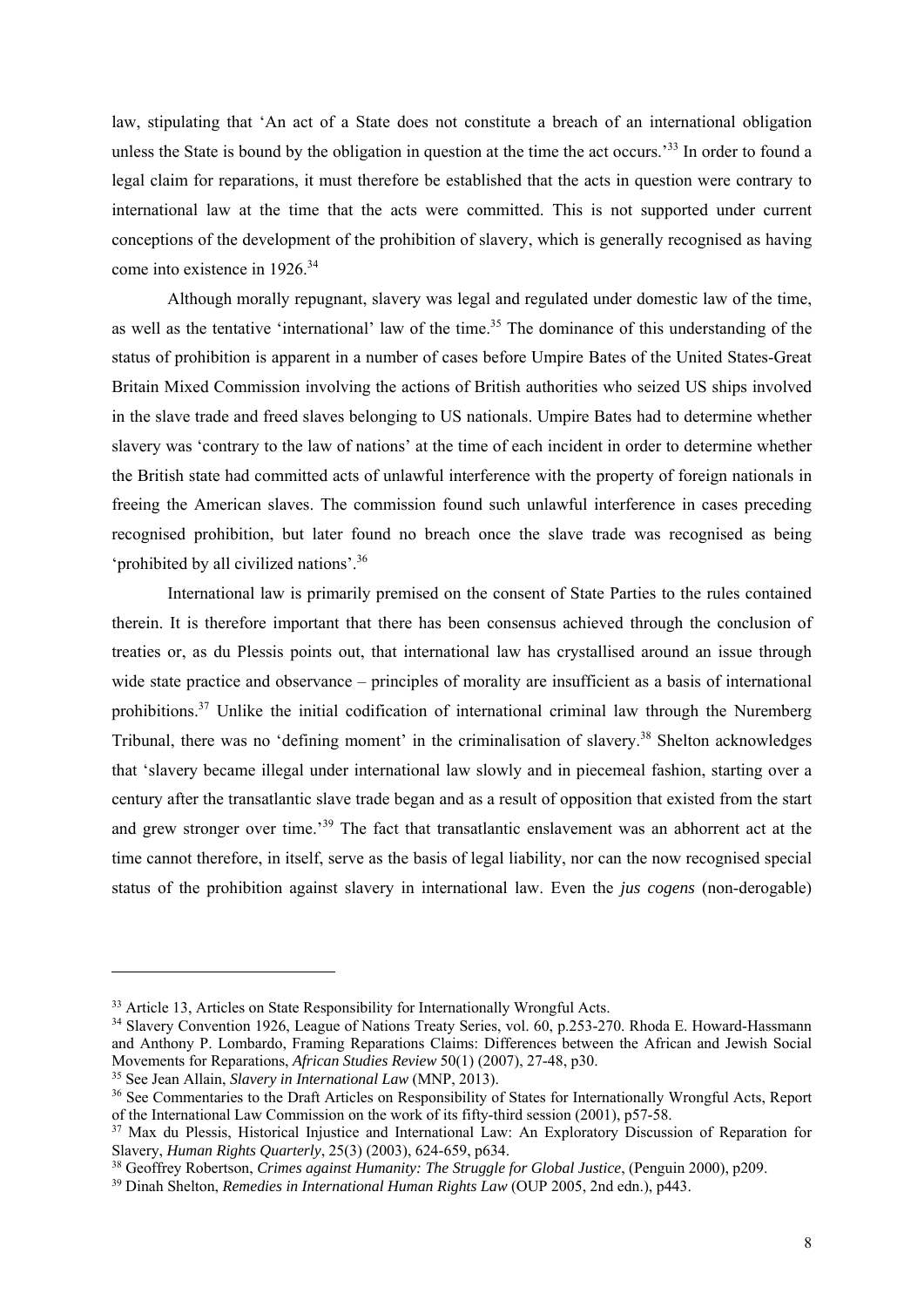nature of the prohibition against slavery cannot obviate the principle of non-retroactivity of responsibility.40

Even if there were a legal basis for reparations on the transatlantic slave trade, there would be limits on the scale of such redress. Reparations under international law are not limitless. The Articles on State Responsibility are couched in terms of proportionality with restitution only granted where it is not 'materially impossible' or would 'involve a burden out of all proportion to the benefit deriving from restitution instead of compensation.'41 This of course does not prevent states from agreeing to political settlements over historic injustices, it only prevents the international legal order being used as a remedial avenue.

#### 2.2 Causation

It is a general principle of private, criminal and international law that harm caused to a victim capable of being redressed through judicial mechanisms must be the result of a wrong or crime committed by the responsible party on trial.<sup>42</sup> As a legal construct, reparations do not seek to address all suffering, but rather the specific damages which result from particular wrongdoing; compensable harms are those sufficiently proximate consequences which are causally connected to the illegal acts in question. The nature of this causation for claims of reparations in law requires a victim to have suffer in fact from a wrong committed by a responsible party, with sufficient legal rules to permit such a wrong to give rise to a legal cause. The Articles on State Responsibility do not define the causal link required to found a legal claim, as different areas of international law contain obligations of a different nature.<sup>43</sup> However, the commentaries do note that factual causation alone is not the sole criterion.<sup>44</sup> This makes it clear that there is a distinction in the law between factual and legal causation.

Factual causation is established by a direct connection between the wrongs in question and the damages suffered as a result of the wrong in question. In other words, the harm would not have occurred, *but for* the wrongdoing. Factual causation may be easily proved in relation to direct victims of injustice, but it becomes increasingly difficult to identify as time passes and other factors interact with the original wrongdoing to perpetrate and perpetuate harm. Howard-Hassmann and Lombardo, comparing reparations claims for the Jewish Holocaust with those relating to transatlantic enslavement, note that the causal nexus between direct victims and those responsible was more apparent in the first wave of claims against the Nazi government only a few years after the Holocaust,

<sup>&</sup>lt;sup>40</sup> *Barcelona Traction, Light and Power Company, Limited (Belgium v Spain)* (Judgement) (Merits), International Court of Justice, ICJ GL No 50, [1970] ICJ Rep 3, 5 February 1970 (*Barcelona Traction case*), para. 34; Du Plessis, n.33, p636; and para.5-6, ILC commentaries.

<sup>&</sup>lt;sup>41</sup> Article 35(a)-(b), article 37(3). See Du Plessis n.33, p630. <sup>42</sup> For instance, Article 75(2) of the Rome Statute.

<sup>43</sup> James Crawford *The International Law Commission's Articles on State Responsibility* (Cambridge University Press 2002), p492-3, and para.10.

<sup>44</sup> ILC Commentaries, para.10.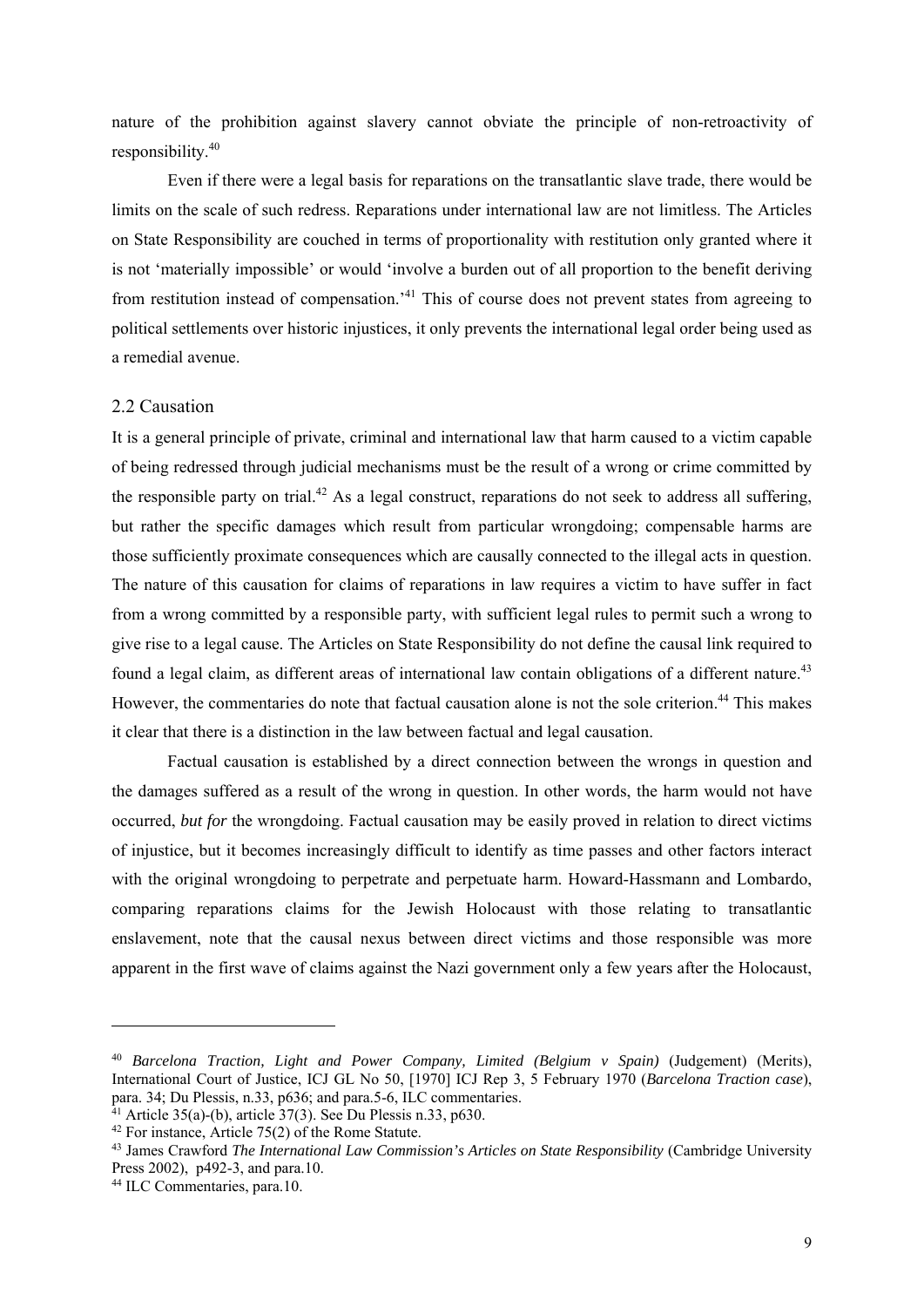which became more difficult for more indirect victims in subsequent years.<sup>45</sup> For instance with subsequent claims in the 1990s against private corporations such as Swiss banks, the harm was more removed as many of the direct survivors had died, and it was their next-of-kin or heirs making claims.

Ultimately, the Swiss banks Holocaust settlement recognised that not all heirs for the purpose of personal injury claims should be eligible for compensation as it would dilute the amount of money available to those directly harmed given the limited nature of the funds.<sup>46</sup> Although this conclusion resulted in large part from the financial limitations of the situation, a clear distinction was drawn between direct and subsequent victims premised on the strength and proximity of the causal nexus. This would pose even greater challenges in reparation claims for transatlantic enslavement, as these have passed through several additional generations than had the claims in the Swiss banks settlement.

Legal causation seeks to establish not only which consequences are connected to the wrongdoing, but which connected harms ought to be redressed by the wrongdoer in any given case. Legal causation therefore requires an assessment of remoteness, foreseeability, and proximity.<sup>47</sup> Remoteness and proximity are both premised on the notion that the consequences of any human act are far-reaching, potentially infinite, and often impossible to accurately assess. Given the scale of the transatlantic slave trade as with other contemporary international crimes, the scale and extent of harm can stretch the limits of the law and adequacy of remedies, therefore there must be some form of limits on what redress is possible and feasible. As the Inter-American Court of Human Rights stated:

Every human act produces diverse consequences, some proximate and others remote. An old adage puts it as follows: causa causæ est causa causati. Imagine the effect of a stone cast into a lake; it will cause concentric circles to ripple over the water, moving further and further away and becoming ever more imperceptible. Thus it is that all human actions cause remote and distant effects. To compel the perpetrator of an illicit act to erase all the consequences produced by his action is completely impossible, since that action caused effects that multiplied to a degree that cannot be measured.<sup>48</sup>

The law must therefore draw a distinction at some point between proximate and remote harms, in order to avoid infinitely varying and ethereal consequences coming within the purview of a specific cause of action. The principle of foreseeability is embedded in the bilateral nature of judicial proceedings: claims are not only constituted by victims, but are levied against a specific actor who is

<sup>45</sup> Howard-Hassmann and Lombardo n.30

<sup>&</sup>lt;sup>46</sup> Gribetz and Reig n.12.

<sup>47</sup> Administrative Decision No. II, United States-Germany Claims Commission, ibid; Dix, American-Venezuela Commission, 9 R.I.A.A. 119 (1902) at 121; *War-Risk Insurance Premium Claims*, 7 R.I.A.A. 44 (1923) at 55.

<sup>48</sup> *Aloeboetoe and others v Suriname*, Judgment of September 10, 1993 (Reparations and Costs), para.48.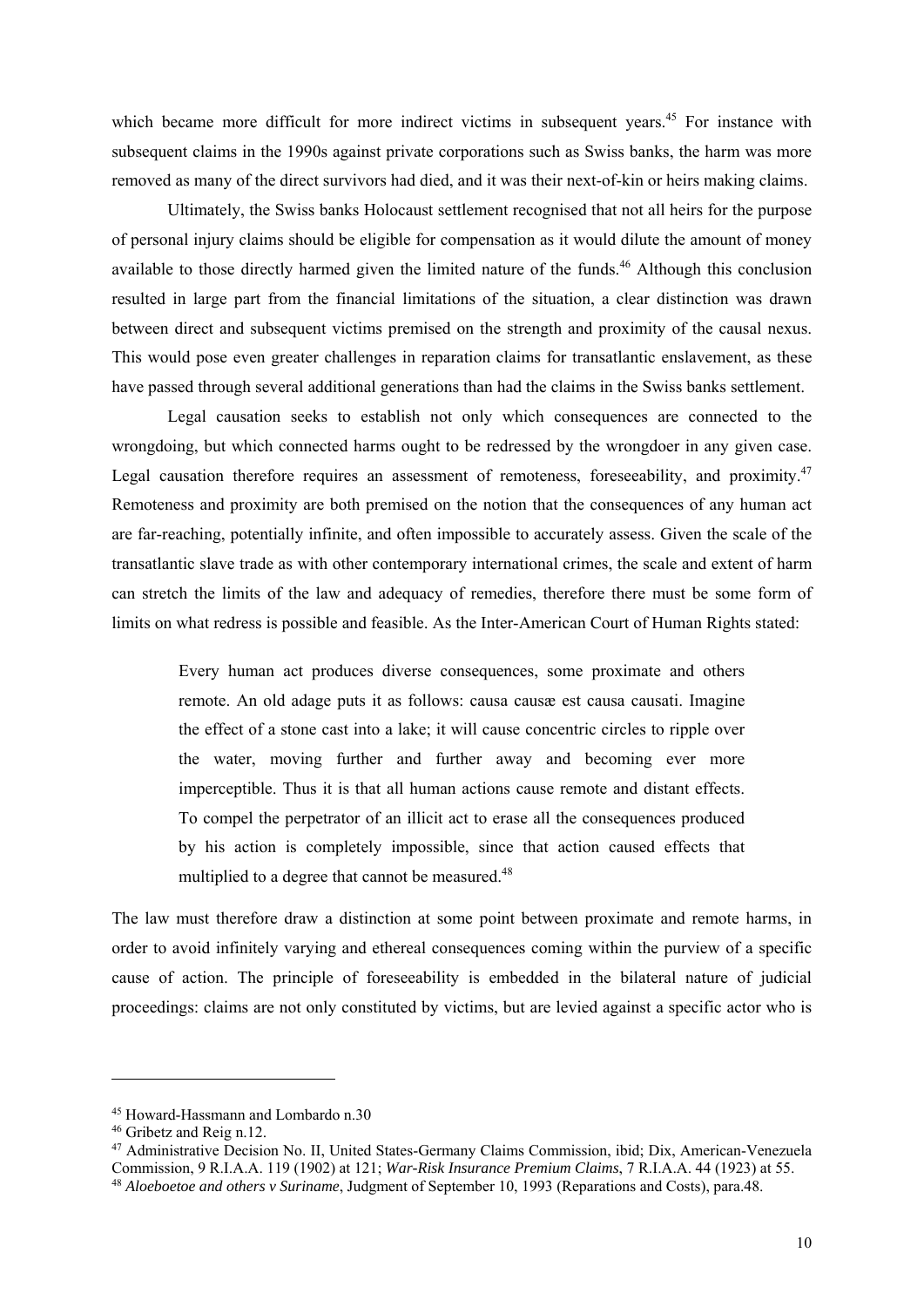to be made liable for the consequences of his or her wrongdoing. 49 Justice in the legal context is concerned with enforcing proportionate culpability on the offender as well as vindicating the rights of victims. As Shelton notes, '[t]he line drawn inevitably demands policy determinations about the reasonableness of expecting an actor to have foreseen the specific consequences of the action taken and about which party should most appropriately bear the loss.<sup>50</sup>

Despite requiring distinctions between compensable and non-compensable harms, rules regarding remoteness, proximity and foreseeability are not so restrictive as to provide redress only for direct harms – responsibility may be attributed on an indirect basis. Perpetrators may be held responsible for damages resulting from the actions of another, but which were the foreseeable and proximate consequence of the wrongdoing. Thus the Iraqi government was held responsible for 'any direct loss, damage, including environmental damage' suffered 'as a result of Iraq's unlawful invasion and occupation of Kuwait' – even in cases where Kuwaiti oil wells were hit by Coalition bombing.<sup>51</sup> The extent of indirect liability can thus accommodate liability of a wrongdoer even where another, independent actor is more directly connected to the damage, provided that causation is established. In the case of the transatlantic slave trade the role of private organisations and individuals in the enslavement, transport, sale and use of individuals for slavery would have to be scoped, acknowledged and addressed by any proposed reparations programme.

The passage of time in and of itself can impact on establishing causation, as private law principles of attenuation or the existence of intervening acts can break a link in the chain of causation between the perpetrator's wrongdoing and the victims' harm.<sup>52</sup> The principle of attenuation recognises that the more remote an action is from the claimed consequences, the more difficult it will be for a court to find a clear causal connection. Just as the impact of an illegal police procedure on evidence can 'become so attenuated as to dissipate the taint',<sup>53</sup> so too can the effect of wrongdoing on a victim become so far removed over time as to destroy the causal nexus.

Intervening actions and events which impact upon the victim can similarly weaken the causal chain, and such events may be so significant as to completely override the original wrongdoing as a cause of current harms. In the case of enslavement of African people and their descendants in the United States, for instance, the institution of slavery was succeeded by segregation, lynching,

<sup>49</sup> *Naulilaa Case (Responsibility of Germany for damage caused in the Portuguese colonies in the south of Africa* (*Portugal v Germany*), 2 R.I.A.A. 1011 (1928). See Conor McCarthy, Reparation for Gross Violations of Human Rights Law and International Humanitarian Law at the International Court of Justice, in Ferstman et al. n.12, 283-311 p297-298.

<sup>50</sup> Dinah Shelton, Righting Wrongs: Reparations in the Articles on State Responsibility, *The American Journal of International Law* 96(4) 92002), 833-856 p846.

 $51$  S/RES/687 (1991) 8 April 1991; and Report and Recommendations made by the Panel of Commissioners Appointed to Review The Well Blowout Control Claim (The "WBC CLAIM"), 18 December 1996, S/AC.26/1996/5/Annex, para.86.

<sup>52</sup> Kaimipono David Wenger, Causation and attenuation in the slavery reparations debate, *University of San Francisco Law Review* 40(2) (2006) 279-326.

<sup>53</sup> *Nardone v United States,* 308 US 338, 341, 60 S Ct 266, 84 L Ed 307 [1939].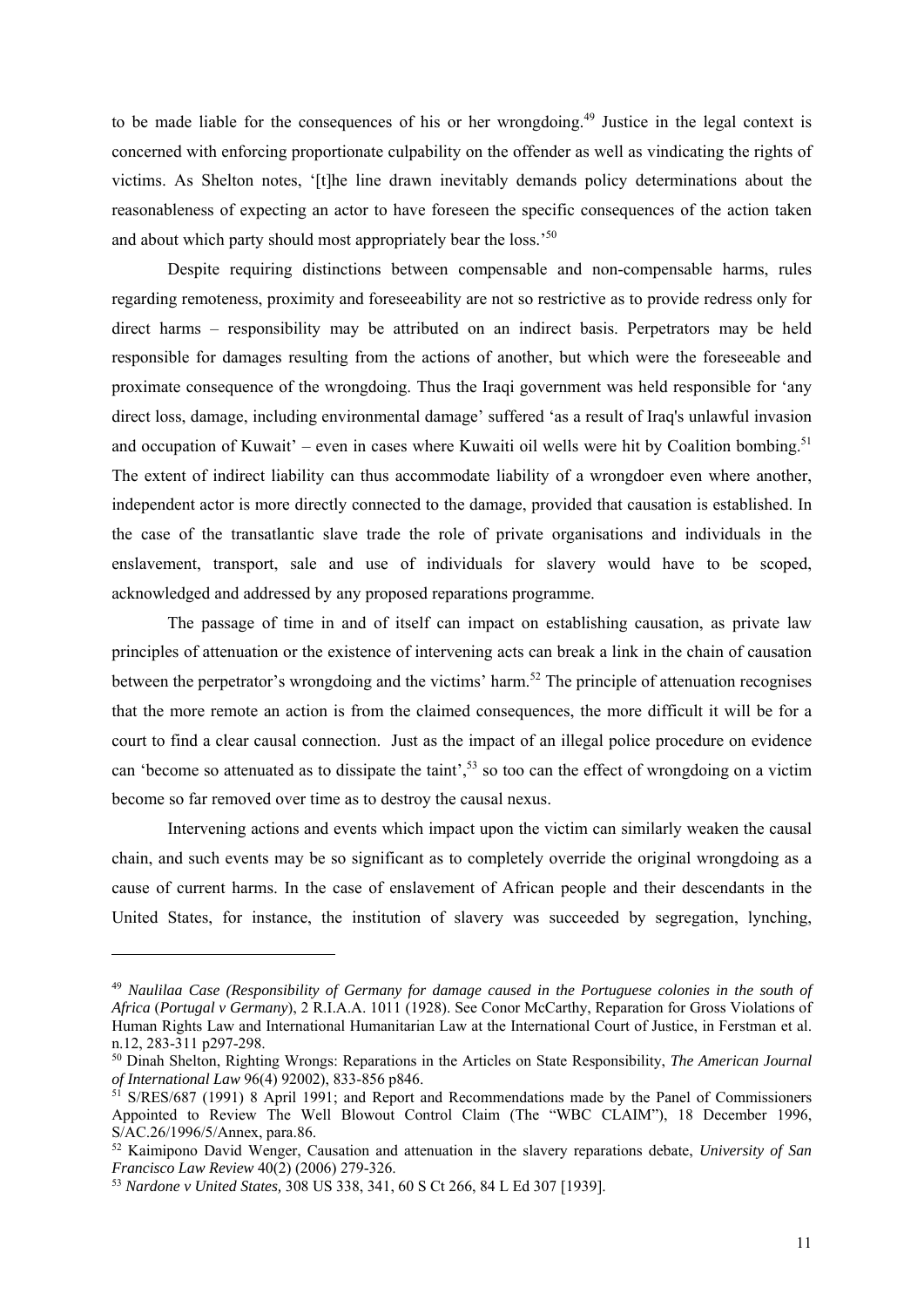redlining, police brutality, and other forms of racial discrimination which severely impacted on the lives and outcomes of people of African descent in the US.<sup>54</sup> This makes establishing the original enslavement as a continuing causative factor in contemporary suffering particularly difficult. As each generation passes, the causal connection further degrades posing increasing difficulties for the descendants of enslaved persons who are now several generations removed from the direct victims of enslavement and who are faced with a slew of intervening factors contributing to identified harms. However, these factors may be considered to diminish the impact of original wrongdoing upon the victims, rather than completely severing the chain of causation. In such a case, the amount of reparation or damages awarded could be reduced on the principle of mitigation.

#### 2.3 Attribution of Responsibility

A legal claim for redress, premised on the need to do justice between wrongdoers and victims, requires the attribution of responsibility for wrongful acts to an extant legal entity or person. In civil cases, personal claims can only be brought *in personam* (against a person), barring such claims premised upon individual wrongdoing in relation to historical enslavement where no direct perpetrators survive. Actions *in rem* (against a thing) may be transmitted to actors other than the original perpetrator; however there are serious difficulties in constructing such claims in relation to enslavement generally as the primary rights sought to be vindicated do not relate to wrongs against property, but wrongs committed against persons.<sup>55</sup> The claim for unjust enrichment based on the unpaid labour of enslaved persons seeks to create such an *in rem* action. This is proposed as crafting a constructive trust around the sum of money representative of the unpaid labour, and transmitting obligations in relation to such money down the lines of inheritance of successive generations.<sup>56</sup> The doctrine of laches (lack of diligence in making a speedy claim), detrimental reliance and undue hardship principles, combined with the difficulty of tracing sufficient funds through multiple generations in the majority of cases would make claims against contemporary heirs near impossible in practice.57 Arguing for the transmission of the beneficial interest in the constructive trust would prove even more difficult in such a context, as no established right to inherit exists within the legal systems in question.

In the case of a claim against a state, continued responsibility is understood in terms of the rules of state succession. Because the political identity of the relevant European states has remained largely constant since the period of transatlantic enslavement, responsibility may be attributed to the

<sup>54</sup> Ta-Nehisis Coates, The Case for Reparations, *The Atlantic*, June 2014. 55 See Jeremy Waldron, Superseding Historic Injustice, *Ethics* 103(1) (1992) 4-28.

<sup>56</sup> See George Schedler, Principles for Measuring the Damages of American Slavery, *Public Affairs Quarterly,* 16(4) (2002), 377-404, p397-398; and Stephen Kershnar, The Inheritance-Based Claim to Reparations, *Legal* 

<sup>&</sup>lt;sup>57</sup> See Lynton Tucker, Nicholas Le Poidevin and James Brightwell, *Lewin on Trusts* (19<sup>th</sup> edn, Sweet and Maxwell 2015).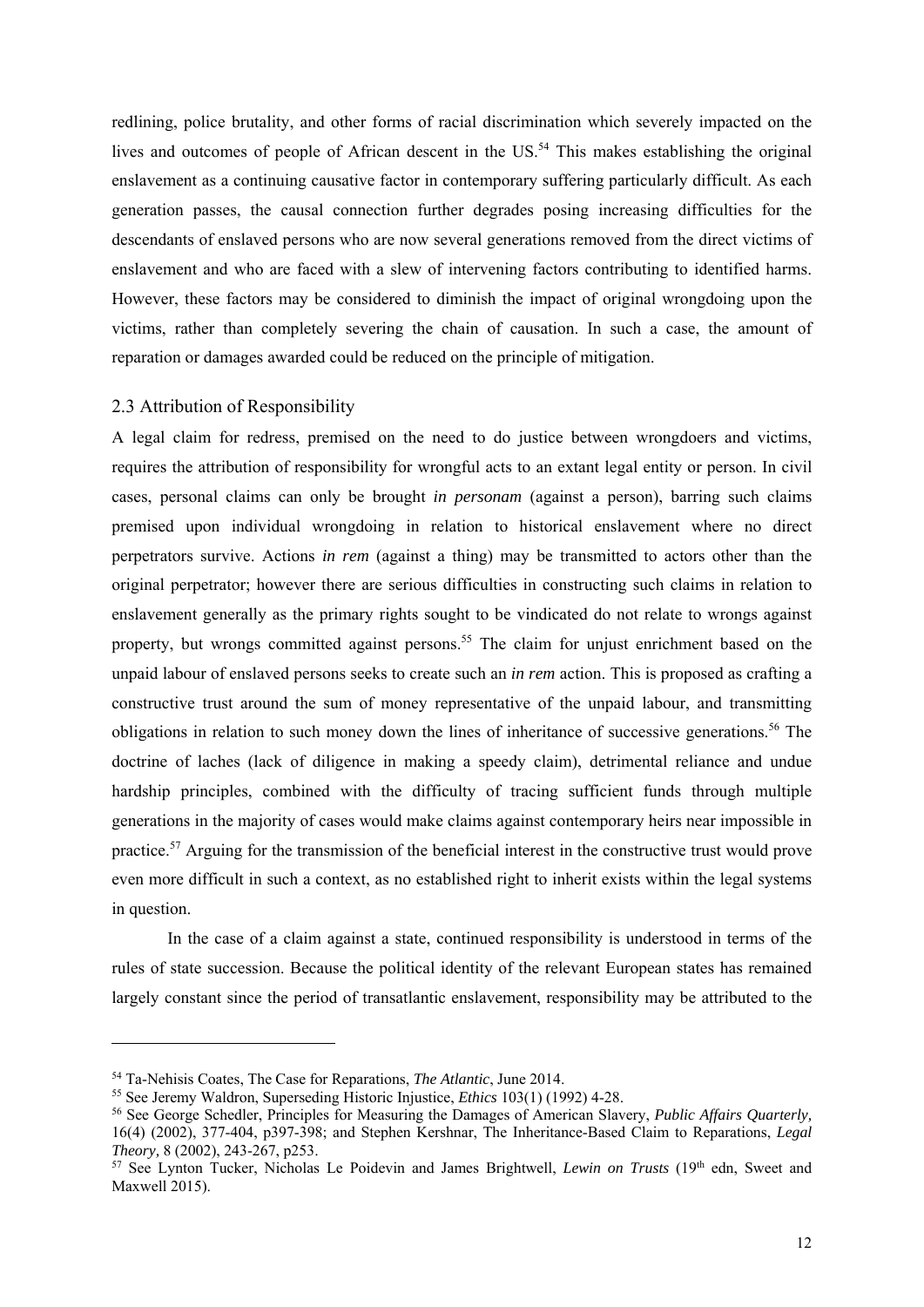governments of these states. In the Mau-Mau case against the United Kingdom government, the UK argued that atrocities committed by colonial government were attributable to Kenyan government. This argument was rejected on the grounds that there were comprehensive and voluminous records in the UK's Foreign and Commonwealth Office that detailed the role of the former War Office and Colonial Office in using torture to restore law and order in Kenya under the colonial administration. Moreover, despite a statute of limitations to time bar civil claims against responsible actors,<sup>58</sup> the Mau Mau case was an exception given it was a settlement. The rules were also found to be more flexible with the court stating that there exists 'the widest possible discretion, within bounds, to enable claims for personal injury to proceed outside the general limitation period where the justice of the case so requires.'<sup>59</sup>

 Establishing responsibility for companies, such as those who facilitated the transport of individuals into slavery, would be difficult in legal terms, given that many of these companies no longer exist or have changed ownership or merged with other corporations multiple times. Such basis for reparations may be on political ground given the public pressure that can be placed on slavery profiting companies, some of whom have funded scholarships to descendants of slaves.<sup>60</sup> In addition, there are strict limits on individuals bringing civil cases against other states and state actors, given the rules on state immunity even for recent violations.<sup>61</sup> Accordingly, the legal limitations inhibiting historical claims from successfully obtaining reparations within the judicial arena are significant, and the likelihood of a legal ruling in favour of such a case is limited. It may be more apposite to frame such reparation claims on a more political basis on the moral wrongfulness of the atrocities, which may require taking compensation off the table.

## 3. REPARATIONS AS A POLITICAL SETTLEMENT

Reparations in relation to severe, historical, and state-perpetrated injustices do not rise or fall only within the bounds of judicial systems. In such cases reparations can, and often are, constructed within the political arena where they are built as a political 'project'<sup>62</sup> or 'settlement' for a class or group of victims.63 Judicially constructed reparations can respond to individual harms and the unique situations

<sup>58</sup> In the UK under the Limitation Act 1980.

<sup>59</sup> *Mutua & Ors v The Foreign and Commonwealth Office,* [2012] EWHC 2678 (QB), para.158. Section 33, Limitations Act 1980.

<sup>&</sup>lt;sup>60</sup> For example JP Morgan Chase in 2005 apologised for its historical involvement in slavery, and announced that it was setting up the Smart Start Louisiana scholarship, providing an initial \$5 million (US) over a five year period for full tuition and undergraduate scholarships to black students from Louisiana to attend colleges in the state. JP Morgan admits US slavery links, BBC News, 21 January 2005, available at: http://news.bbc.co.uk/1/hi/business/4193797.stm accessed 10 December 2015.

<sup>61</sup> *Jurisdictional Immunities of the State* (*Germany v Italy: Greece intervening)* (Judgment) [2012] ICJ Rep 99; and *Case of Jones and Others v The United Kingdom* App nos. 34356/06 and 40528/06 (ECtHR, 14 January 2014)*.*

<sup>62</sup> Magarrell n.21, p94.

<sup>63</sup> Pablo de Greiff, Justice and Reparations, in P. de Greiff (ed.), *Handbook of Reparations*, (OUP 2006) 451- 477, p454.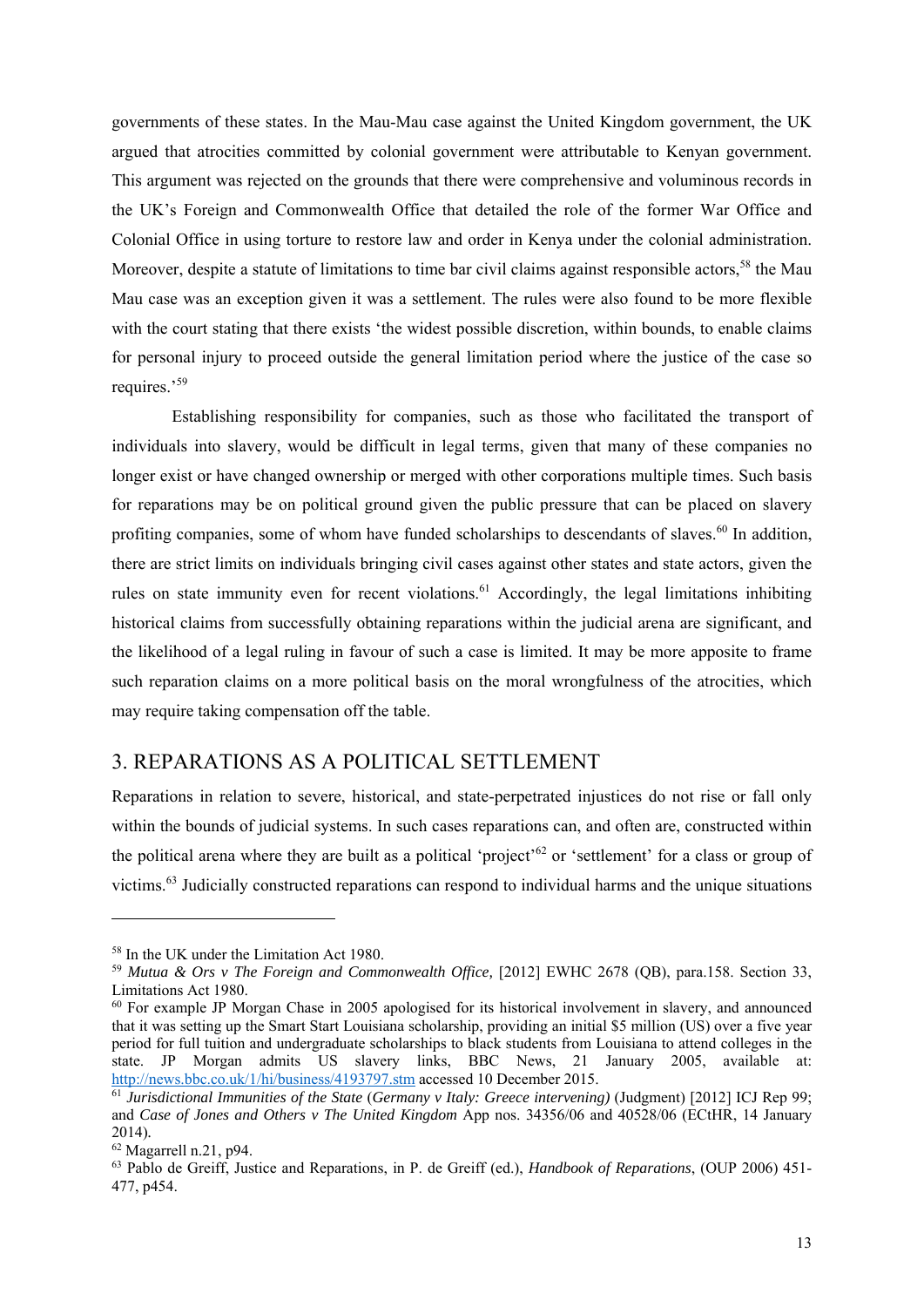of different victims. However in doing so courts can disaggregate victims and cause discrepancies between reparations for victims in similar situations on the basis of available evidence and diverging decisions. 64 Some victims are likely to be entirely excluded from judicial processes because of strict evidentiary burdens; standards which are particularly difficult to meet in the context of historical abuses or situations of civil unrest. Political reparations allow for evidentiary requirements to be eased reflecting the reality of the situation in question.

Reparations adopted as part of a transitional or historical redress of the past are positioned to send political and moral messages as to the wrongfulness of the harm caused to victims, vindicating their civic status and providing appropriate remedies as part of society's solidarity with their plight.<sup>65</sup> According to de Greiff reparations can serve a truth-telling function by helping to clarify the past and 'awaken empathy with victims'.<sup>66</sup> Hamber suggests that while reparations may not be comprehensive and full, where there is sufficient effort and recognition made to victims can be seen as 'good enough', leaving them psychologically satisfied, in turn rebuilding community and societal bonds.<sup>67</sup>

Five general principles assist in assessing the effectiveness of any reparations process: (1) completeness and comprehensiveness; (2) complexity and coherence; (3) appropriateness and proportionality; (4) acknowledgement; and (5) transformative justice. The first of these, completeness and comprehensiveness, involves as far as possible including all atrocities and victims who have suffered serious harm.<sup>68</sup> This does not necessarily require the inclusion of all possible victims, but rather that the parameters of the reparations programme are clear. Completeness in this context refers to the coverage of relevant potential beneficiaries with consideration for the evidentiary standards imposed, and measures taken to ensure reparations are accessible. Comprehensiveness relates to the category of violated rights, which are redressed through a range of measures (restitution, compensation, rehabilitation, measures of satisfaction and guarantees of non-repetition) to address breaches of a wider variety of rights.

Secondly, reparations mechanisms are considered complex when they provide for different types of reparations, individual and collective measures. Such measures should be internally and externally coherent with the reparations order and complement other transitional justice approaches such as trials and truth commissions.<sup>69</sup> Third, proportionality requires that the redress granted to the victims is reflective of the harms that they suffered as a result of the breach of their rights. Human rights reparation principles support that awards should not enrich or impoverish victims, but be equal

<sup>64</sup> Ibid., p458.

 $65$  Magarrell n.21, p91.

<sup>66</sup> de Greiff n.59, p464.

<sup>67</sup> Hamber n.22, p137.

<sup>68</sup> Pablo de Greiff, Repairing the Past: Compensation for Victims of Human Rights Violations, in de Greiff n.59, 1-16.

<sup>69</sup> Ibid., p10-11.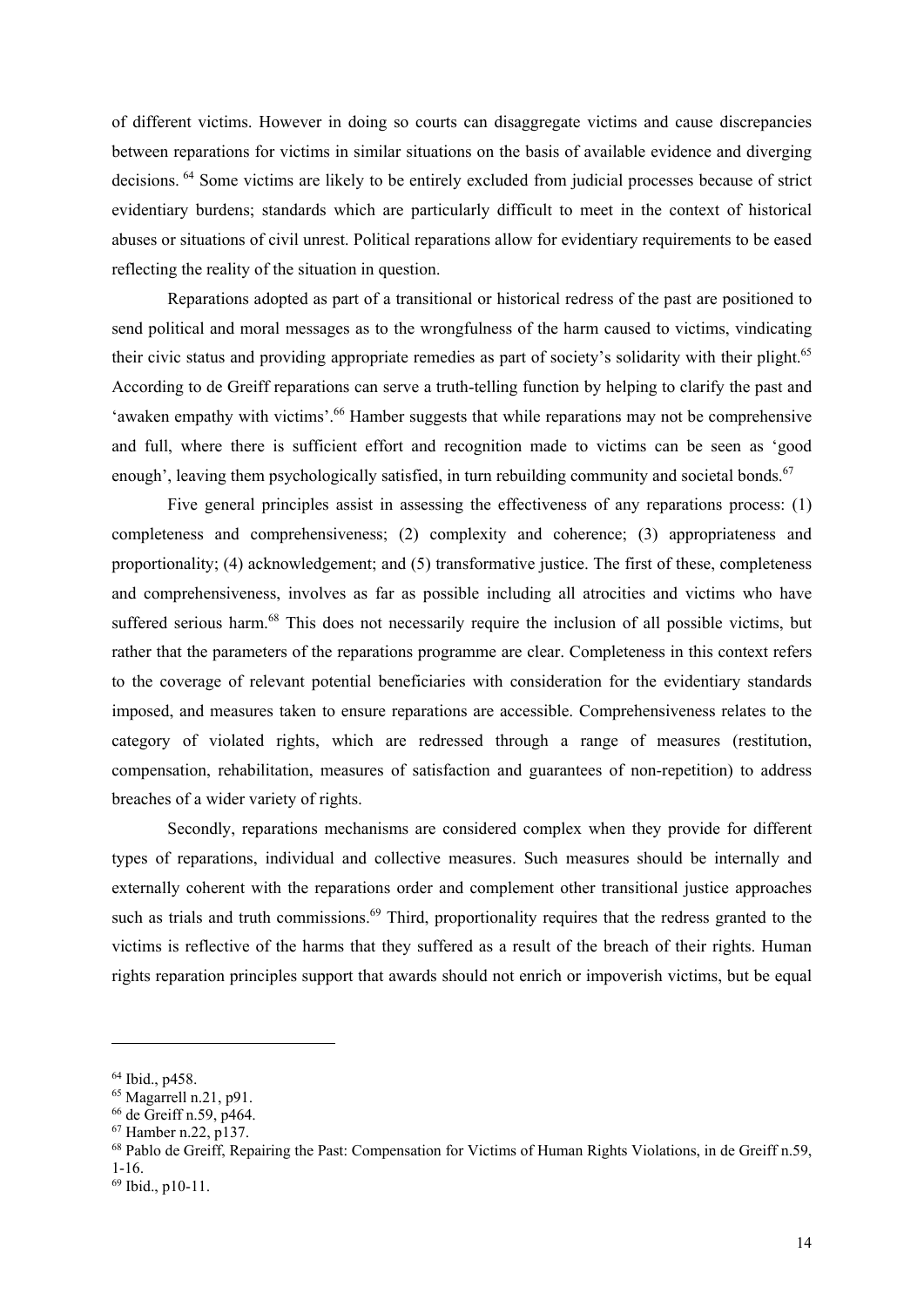to their harm.70 Fourthly, acknowledgement 'symbolize[s] a society's undertaking not to forget or deny that a particular injustice took place, and to respect and help sustain a dignified sense of identity in memory for the people affected.<sup>'71</sup>

Lastly, transformative justice moves toward tackling the structural causes of violence and victimisation, such as racial discrimination, rather than merely the symptoms. Gready and Robins point to transformative justice confronting social exclusion and focus on an inclusive process over outcomes as well as challenging unequal power relations.<sup>72</sup> This approach would indicate a more consultative role for descendants of the transatlantic slave trade in redressing the continuing structural violations that they face. Some scholars consider transformative justice to align more closely to notions of distributive justice than to the restitutionary model of legal redress in its attempt to 'recognise unjust distributions of resources and seek to redistribute accordingly, ensuring that underlying causes of injustice are addressed.<sup>73</sup> In many situations of grave or systemic injustice, it would be inappropriate to focus on the restitutionary objective of return to the *status quo ante* in constructing reparations as it is often that very paradigm which created the conditions from which the wrongdoing arose. Return would entail continued victimisation of those suffering the consequences of the abuses in such situations, and increase the likelihood of recurrence in the future. In the context of existing structural inequalities, the Inter-American Court of Human Rights recognised in *Cotton Field v Mexico* that reparations should be designed to effect structural change and to redress the inequalities which gave rise or allowed for the wrongdoing to take place, stating:

*bearing in mind the context of structural discrimination [against female victims]… the reparations must be designed to change this situation, so that their effect is not only of restitution, but also of rectification. In this regard, re-establishment of the same structural context of violence and discrimination is not acceptable.*<sup>74</sup>

This concern with the causes of violence and the rectification of such moves reparations away from the strict implementation of the principle of *restitutio in integrum* and allows for a transformative approach within a judicial framework. Nevertheless the political process is more likely to be amenable to a flexible approach to the basis and assessment of awards, and to allow the infusion of transformative justice principles into the process. Political reparations processes, which are concerned with transformative justice, may thereby engender meaningful change for victims within their

<sup>70</sup> *Garrido and Baigorria v Argentina*, Judgment, Series C No. 39 (IACtHR, 27 August 1998), para.43.

<sup>71</sup> Waldron n.51, p6.

<sup>72</sup> Paul Gready and Simon Robins, From Transitional to Transformative Justice: A New Agenda for Practice, *International Journal of Transitional Justice*, 8, (2014), 339–361.

<sup>73</sup> Saris and Lofts, n.19, p93. Nairobi Declaration on Women's and Girls' Right to a Remedy and Reparation, March 2007, para.4.

<sup>74</sup> *Case of Gonzáles et al. ("Cotton Field") v. Mexico,* Preliminary Objection, Merits, Reparations, and Costs, Judgment of 16 November 2009, para.450.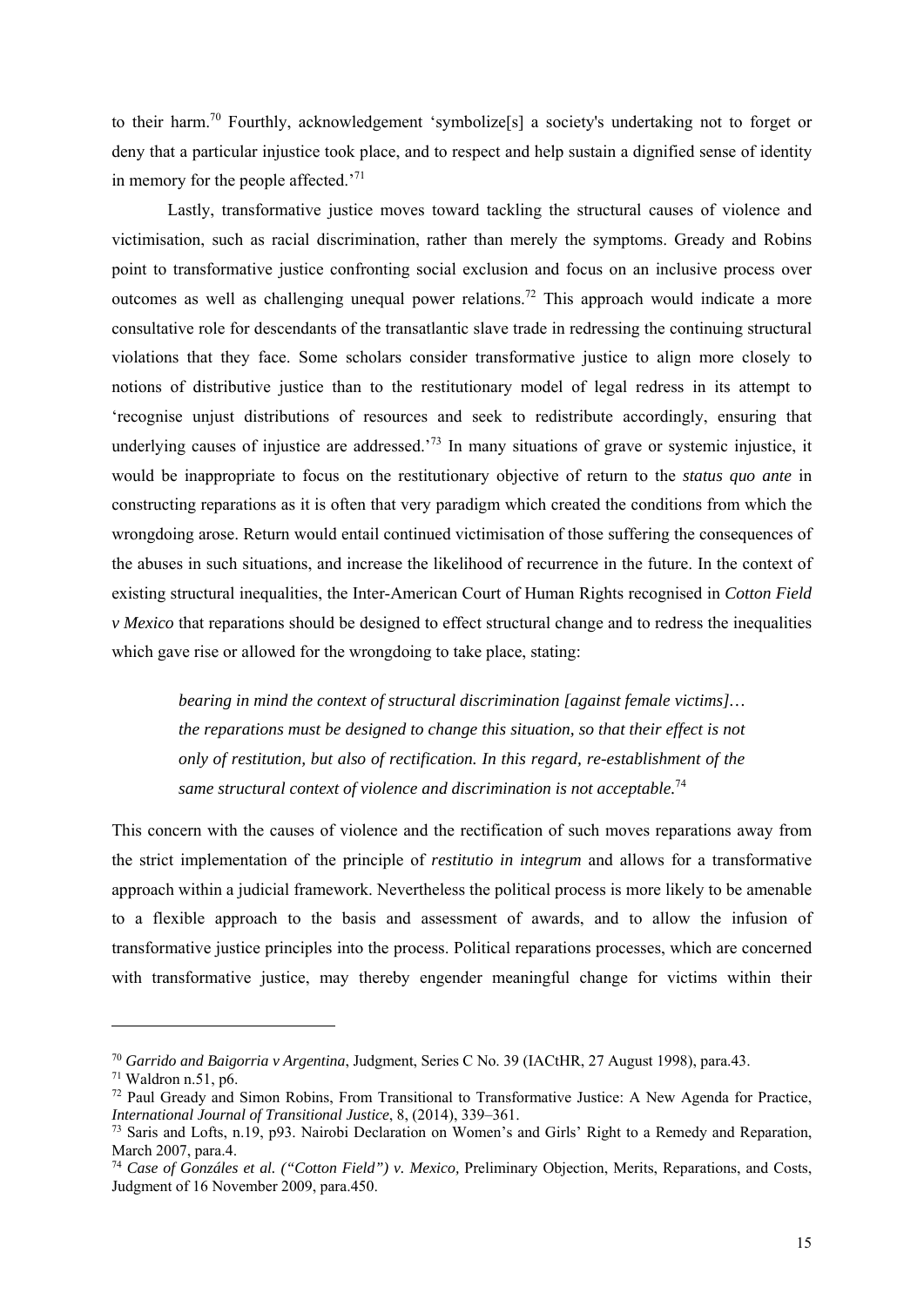particular social and political contexts in a manner which legal reparations are less apt to achieve. As such, effective reparations programmes should go beyond the direct, individualised redress provided for through court processes to address the circumstances and contributory factors of historical atrocities, rather than dealing only with the specific wrong and the resulting harm.

Processes constructed on transformative justice principles are more appropriate for dealing with transatlantic chattel enslavement, as the foundational premise and justification for the so-called 'trade' was the extreme racialisation and marginalisation of particular groups of people to be exploited for profit. The reincarnation of extreme inequality between people racialised as black and white through the decades following legal abolition of slavery belies the argument that the process of 'emancipation' in itself was transformative. Individuals would still be able to benefit from reparations, in that they would respond to individual needs for rehabilitation, such as counselling, but also be aimed at redressing wider common needs of descendants of the 'transatlantic slave trade'.

# 4. REPARATIONS FOR TRANSATLANTIC SLAVE TRADE AND HISTORICAL ENSLAVEMENT

When applying the rubric of reparations, it is important to ensure that the theoretical and practical parameters of such are met to ensure its coherence. In other words, there ought to be identifiable victims who have suffered harm caused by illegal or wrongful acts committed by perpetrators. Dinah Shelton outlines five factors which determine the likelihood of reparations being adopted in cases of historical injustice: (1) the perpetrator is still identifiable and living; (2) the victims, or their immediate descendants, are identifiable and living; (3) there is political pressure and strong, cohesive support from victims in demanding reparations; (4) the historical injustice is compelling and welldocumented; (5) there exists continued harm and a causal connection between present harm and the past injustice.75

The schism between historical injustices and the provision of redress through both legal and political means is apparent in the case of the Japanese-Americans interned by the US during the Second World War. Despite the fact that some of those interned were unsuccessful in bringing legal proceedings against the government in the years after the war, it was not until the late 1980s, after years of political lobbying, that the US government agreed to pay compensation to each surviving internee.76 However, the payment itself, only \$20,000 for each victim, was a symbolic gesture, a 'token' that did not correspond to the severity of individuals' suffering.77 Moreover, Peruvian-Japanese who were abducted by American forces to be interned in the US during the same period

<sup>75</sup> Shelton n.35, p464.

<sup>76</sup> See Eric K. Yamamoto and Liann Ebesugawa, Report on Redress The Japanese American Internment, in de Greiff n.59, 257-283.

<sup>77</sup> Alfred Brophy, Some Conceptual and Legal Problems in Reparations for Slavery, NYU Annual Survey of American Law, 58(4) (2003), 497-556, p500.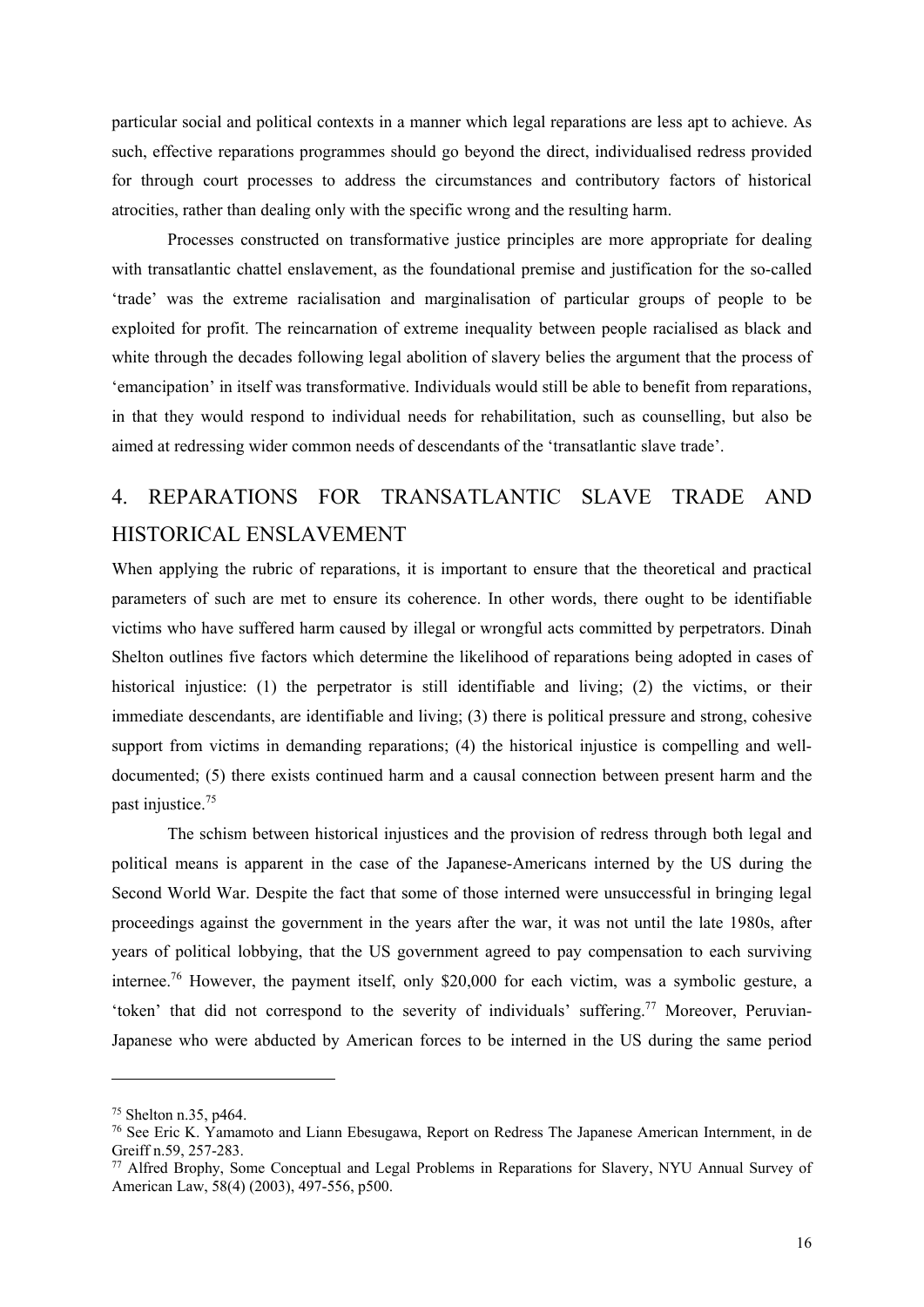were originally excluded from the scheme, only obtaining \$5,000 each after successfully challenging the law through the courts. Also excluded from the process were those victims who had died before the passing of the law in 1988, narrowing the pool of victims who were awarded compensation. Spouses, children and parents were only eligible for awards where the victim had survived up to the enactment of the legislation, but died before payment had been made.<sup>78</sup> The extent to which Japanese-American reparations provide support for claims relating to enslavement and other abuses crossing generations is therefore limited, as reparations took place only forty-three years after the conclusion of the war and were only awarded within the lifespan of the victims.

The claim that it would be unjust to make present actors responsible for the wrongs of history holds significant sway in the public debate surrounding the issue of reparations for transatlantic enslavement. Kukathas argues that agents – victim and perpetrator – must be identifiable, and 'one generation cannot be asked to atone for the sins of earlier ones'.79 While this critique might apply to a case against the descendants of slavers, it does not quash the more prevalent claims against states and corporations for their role in enslavement. Although the individual perpetrators of the slave trade have long since died, states have remained constant – particularly those European states which perpetrated the 'trade'. A number of corporations that participated in human enslavement also continue to exist into the present, either directly or indirectly. Like a corporation, a state is "treated as a unity, consistent with its recognition as a single legal person in international law".<sup>80</sup> The individuals operating within a state's organs of government therefore operate within the state as a legal entity, rather than constituting it. The temporal restrictions on liability which apply in the case of natural persons do not, therefore, apply to the state, which has a lifetime of its own. The organisational structures of the European 'slaver' states have remained largely undisturbed since the period of transatlantic enslavement, and the rules of state succession are unbroken. This formulation of liability in the hands of European nations and corporations should also be considered in relation to Arab slavers, who were the architects of an analogous 'trade' in African people in central and eastern Africa.

Identifying living victims of enslavement or their immediate descendants is problematic for those advocating redress. Those people that directly suffered from the system of chattel enslavement perpetrated by European nations, and their immediate descendants, are now long-past. Meeting this requirement in relation to individual victims is therefore close to impossible. The claims of states that were the primary victims of the harms of enslavements overcome this limitation through the same rules of state succession, which continue the liability of perpetrator states. For instance, the

<sup>&</sup>lt;sup>78</sup> Civil Liberties Act of 1988 (public law 100-383),  $10<sup>th</sup>$  August 1988 102 stat 905, s.7. Yamamoto and Ebesugawa n.72, p272.

<sup>79</sup> Chandran Kukathas, Who? Whom? Reparations and the Problem of Agency, *Journal of Social Philosophy*, 37(3) (2006), 330–341.

<sup>80</sup> Crawford n.39, p83.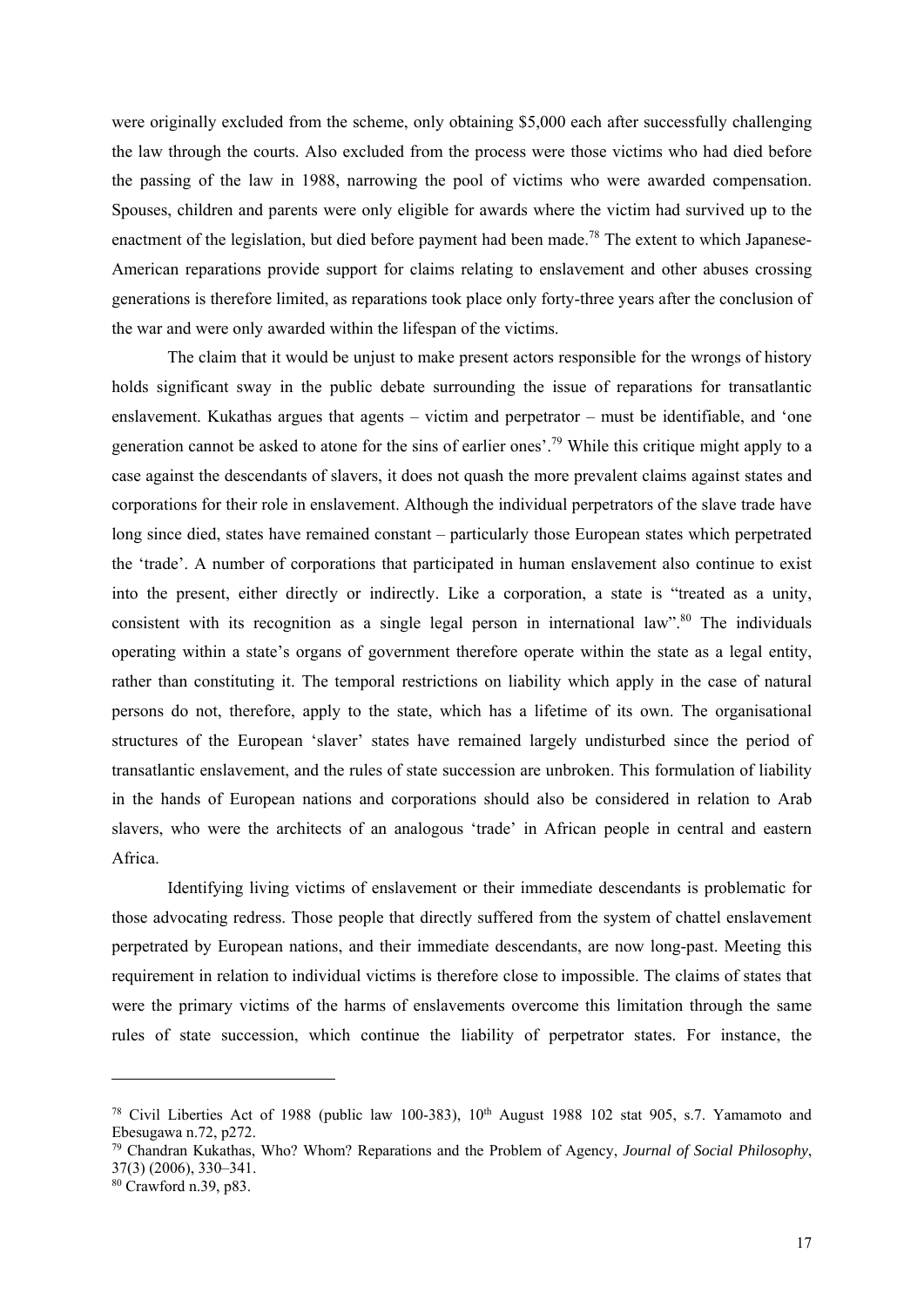CARICOM claim focuses on the claims of its Caribbean member states against the European states that participated in the injustices in relation to their territories. Such a characterisation of the identity of victims would likely open the door to claims from West African states who had their populations ravaged by the institution of transatlantic enslavement, as well as the South American countries that were the primary destination for enslaved Africans.<sup>81</sup> The CARICOM claim could also set a precedent for other regional organisations, such as the African Union, to claim the victim identity of member states. Claims constructing collectives of victims within a state may also overcome the direct victim limitation, although establishing a sufficiently coherent identity as to qualify as a legal entity may be difficult to establish.

Collective legal identity is generally only recognised in relation to indigenous and tribal peoples, and may not extend to the disperse communities of the descendants of enslaved persons in the African diaspora. The most apparent groups, which can establish such collective rights, have been indigenous people, who share the same culture, laws and history.<sup>82</sup> That said other groups of individuals who have less cultural and identity bonds have been collectively recognised as having rights to reparations, such as victims of particular crimes (gender based or sexual violence, child soldiers), war widows, orphans and those disappeared.<sup>83</sup> In such cases the strength and unity of such victims has been based on them organising themselves into collectives to demand reparations, thereby being a political pressure group, often turning to the courts to seek redress.

In light of Shelton's third element of political pressure and strong, cohesive support from victims in demanding reparations,<sup>84</sup> claims relating to transatlantic enslavement face significant challenges. In the Caribbean context, official state support for the reparations agenda and the organisation of the CARICOM Reparations Commission, as well as national reparations commissions amongst member states, speaks to the increasing political will of victim states. However, these states face internal volatility and fracturing between the official narratives and the expectations and wishes of those reparationists and descendants operating at the grassroots. The requisite capacity to exert political pressure on the wrongdoing states may still be lacking in the CARICOM claims, as European states continue to deny responsibility to make reparations on the basis that the enslavement was 'legal at the time'. David Cameron's visit to Jamaica, for instance, made Britain's refusal to engage with the reparations claims clear, indicating that there is not presently sufficient political leverage to get to the

<sup>&</sup>lt;sup>81</sup> Lovejoy finds that 11,698,000 individuals were exported from Africa between 1450-1900. Around 35.3% of all enslaved victims of the 'transatlantic trade' were delivered to Brazil, and 22.1% were delivered to the Spanish Empire predominantly in South and Central America. See Paul E. Lovejoy, The Volume Of The Atlantic Slave Trade: A Synthesis, *Journal of African History* 23 (1982) 473-501; and Hugh Thomas, *The Slave Trade, The Story of the Atlantic Slave Trade: 1440-1870*, (Simon and Schuster Paperbacks, 1997). <sup>82</sup> UN Declaration on the Rights of Indigenous People 2007.

<sup>83</sup> Nairobi Declaration. See the practice in Sierra Leone, TRC Report Vol.II, Chapter 4, paras.69-70; and in Timor Leste - *Chega*! Commission for Reception, Truth and Reconciliation in East Timor (CAVR), (2005), Part 11, §12.9.

<sup>&</sup>lt;sup>84</sup> Shelton n.35, p464.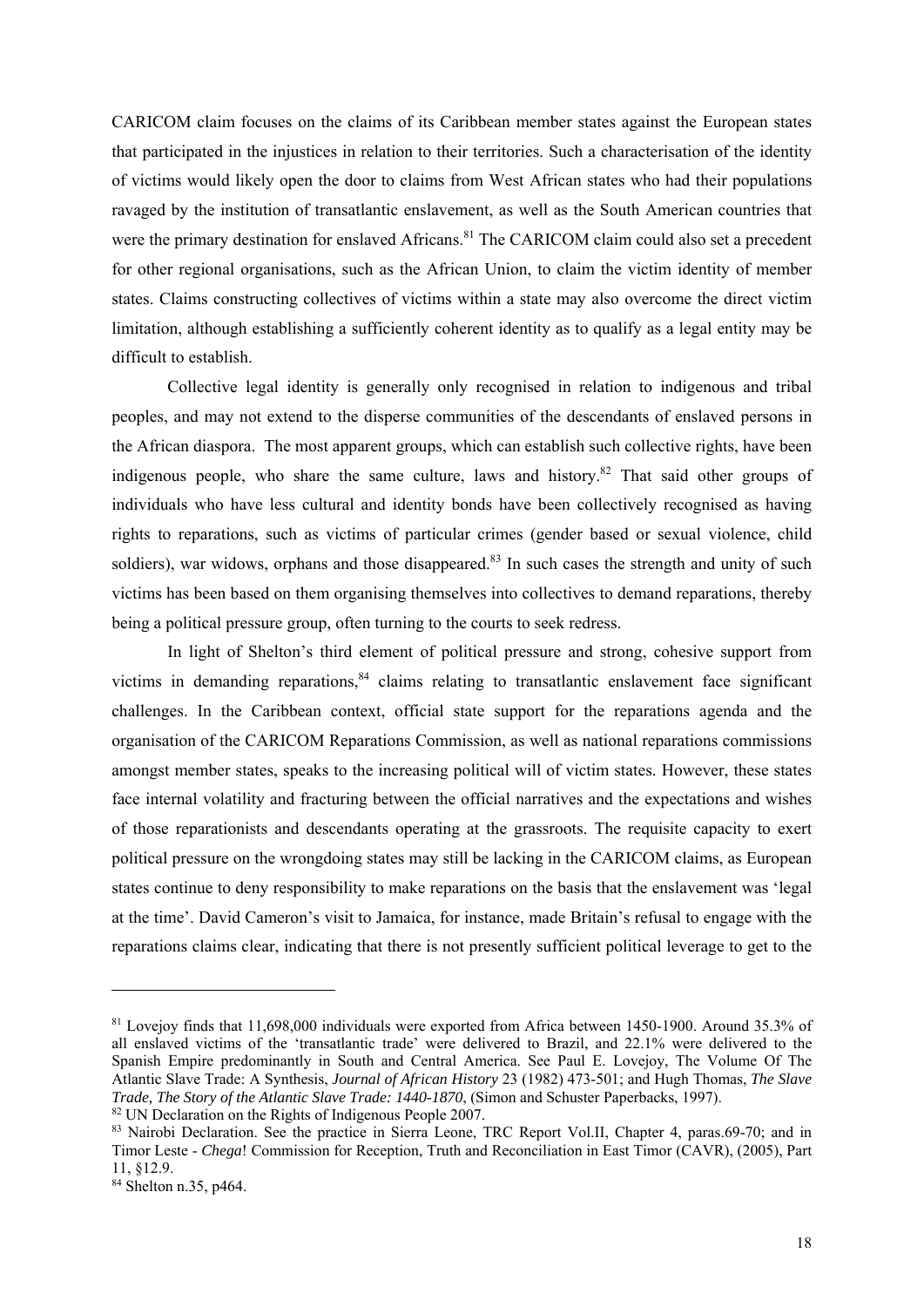point that responsible states involved in the slave trade will want to make a settlement on reparations.<sup>85</sup>

The historical documentation of the transatlantic slave trade is extensive and sufficiently maintained so as to establish the nature and extent of harms committed. Shelton's fourth factor is therefore easily satisfied in relation to the brutal trade. Although establishing legal wrongdoing may be out of reach, the moral and political claim to the severity of the injustice is compelling. Reparations may be awarded in cases where the perpetrators purported the legality of the abuses provided there is a sufficiently strong moral justification, such was the case in relation to German atrocities committed during World War II. Establishing continuing harm and a causal connection to the past injustice as required to satisfy Shelton's fifth factor may be more difficult in relation to a system abolished in the 1800s. Claims based on the collective impact of an injustice, as are advanced by CARICOM, require a sufficient causal nexus to the slave trade and Western states' involvement in such, as well as evidence of that harm having translated through the generations to contemporary institutions of racism, deprivation and discrimination.

There is increasing evidence to support the intergenerational impact of major injustices, with transgenerational harms being noted in the children and grandchildren of those who have suffered from political repression or conflict.<sup>86</sup> The extent to which this travels to generations beyond grandchildren to the extent that claims for transatlantic enslavement require remains unclear. However, the effects of structural injustices can be more easily traced in such a case including the economic impact of enslavement and the systems of labour put in place in the Caribbean on the contemporary states.87 The lasting impacts of historical injustices on nations were also recognised at the Durban 2001 World Conference on Racism, which stated that '…historical injustices have undeniably contributed to poverty, underdevelopment, marginalization, social exclusion, economic disparities, instability and insecurity that affect many people in different parts of the world, particularly in developing countries'.<sup>88</sup> This falls far short of the evidentiary requirements typically set in legal proceedings, and claimants therefore find themselves stumbling upon the limits of the law in addressing historical injustices. However, such research may still be persuasive in the political arena.

Starzyk et al and Nussio et al suggest the relevance of the political ideology of the perpetrator state in determining the likelihood of reparations being granted. Starzyk et al suggest that reparations are more likely to be publicly accepted or sociably feasible where they do not compromise social

<sup>85</sup> Richard Falk, Reparations, International Law, and Global Justice: A New Frontier, in de Greiff n.59, 478-503, p494.

<sup>&</sup>lt;sup>86</sup> Michael A. Simpson, The Second Bullet: Transgenerational Impacts of the Trauma of Conflict within a South African and World Context, in Yael Danieli *International Handbook of Multigenerational Legacies of Trauma*  (Kluwer Academic/Plenum Publishing Corporation 1998), 487-512.

<sup>87</sup> Sidney Mintz, *Caribbean Transformations* (Aldine Publishing 1974), p31.

<sup>88</sup> World Conference against Racism, Racial Discrimination, Xenophobia and Related Intolerance, Durban Program of Action at Article 158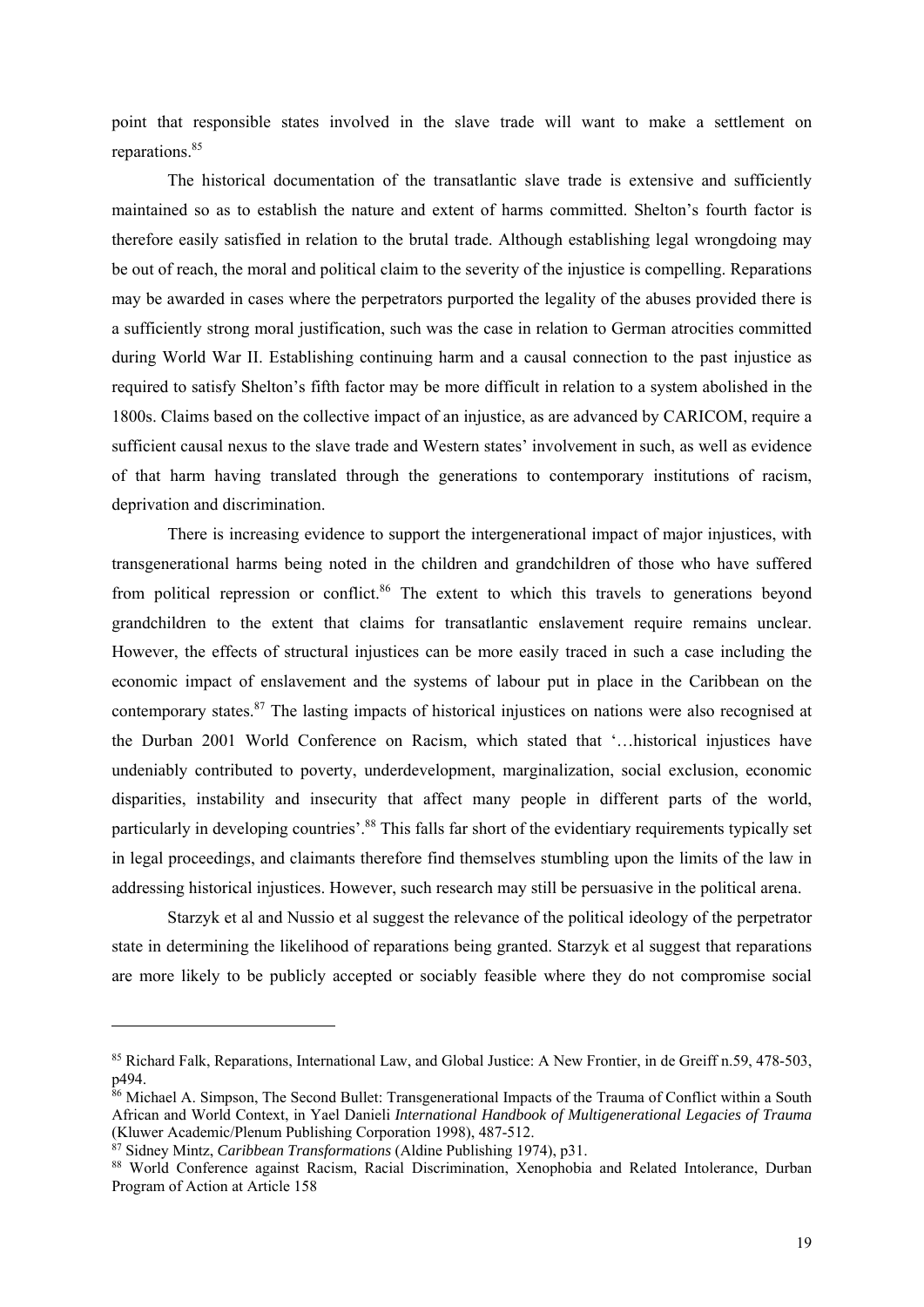values.<sup>89</sup> This can create barriers to historical claims where the dominant narratives conceive of people as individuals with outcomes disconnected from family and racial histories. Nussio et al also point to other factors that prompt reparations, such as more left-leaning political ideology or groupbased or collective understandings of guilt. This factor underscores the significance of public support in the viability and sustainability of reparations.<sup>90</sup> Thus for the UK and other Western countries involved in the transatlantic slave trade, there would need to be significant social mobilisation and support for reparations by Caribbean states to overcome the typically individualistic paradigm of political thought. New law may be a space to create such a dialogue and framework to mobilise around. A multinational treaty between the Caribbean, African, European and Arab states may be a way forward to concentrate minds on appropriate development and symbolic reparations needed to address the consequences of the slave trade.

#### 4.1 What form of reparations would be appropriate?

The harms of transatlantic slave trade over the course of the centuries that it was perpetuated defy quantification, and any attempt to do so would likely result in figures in the trillions. In 1999, for instance, the Afrikan World Reparations and Repatriation Truth Commission called for 'those nations of Western Europe and the Americas and institutions, who participated and benefitted from the slave trade and colonialism' to pay \$777 trillion to Africa within five years.<sup>91</sup> Yet as Howard-Hassmann points out this amount is sixty-two times the US GDP in 2005 and there is no indication of how such an amount was arrived at.<sup>92</sup> Indeed she goes so far that such a huge amount of compensation undermines the feasibility of such reparations. Instead such measures should be 'reasonable' and 'payable without significant disadvantage to those making the payment.'93 Moreover, assessing the degree of damages is in most part speculative as it necessarily attempts to quantify the loss and suffering of millions of potential individuals and societies over the course of multiple centuries; this would likely frustrate the prospect of getting responsible actors around the table to negotiate.<sup>94</sup>

The impact of intervening factors on the suffering of the descendants of enslaved persons, and the passage of time, compound the difficulties of assessing reparations awards, making an accurate determination of a proportionate award impossible. The dispersal of the victim populations, the degrees of separation between individual enslaved persons and their descendants, and the structural

<sup>89</sup> Katherine Starzyk, Danielle Gaucher, Gregory Boese and Katelin Neufeld, Framing reparation claims for crimes against humanity: a social psychological perspective, in J. Wemmers (ed.), *Reparations for Victims of Crimes Against Humanity*, (Routledge 2014), 113-125.

<sup>&</sup>lt;sup>90</sup> Enzo Nussio, Angelika Rettberg, and Juan E. Ugarriza, Victims, Nonvictims and Their Opinions on Transitional Justice: Findings from the Colombian Case, *International Journal of Transitional Justice*, 9(2) (2015) 336-354, p343.

 $91$  Participants of the First Historic International Reparations and Repatriation Truth Commission Conference, 'The Accra Declaration on Reparation and Repatriation', 12 August 1999.

<sup>92</sup> Rhoda E. Howard-Hassmann, *Reparations to Africa*, University of Pennsylvania Press, 2008, p28.

 $93$  Ibid.

<sup>94</sup> Du Plessis n.33, p651.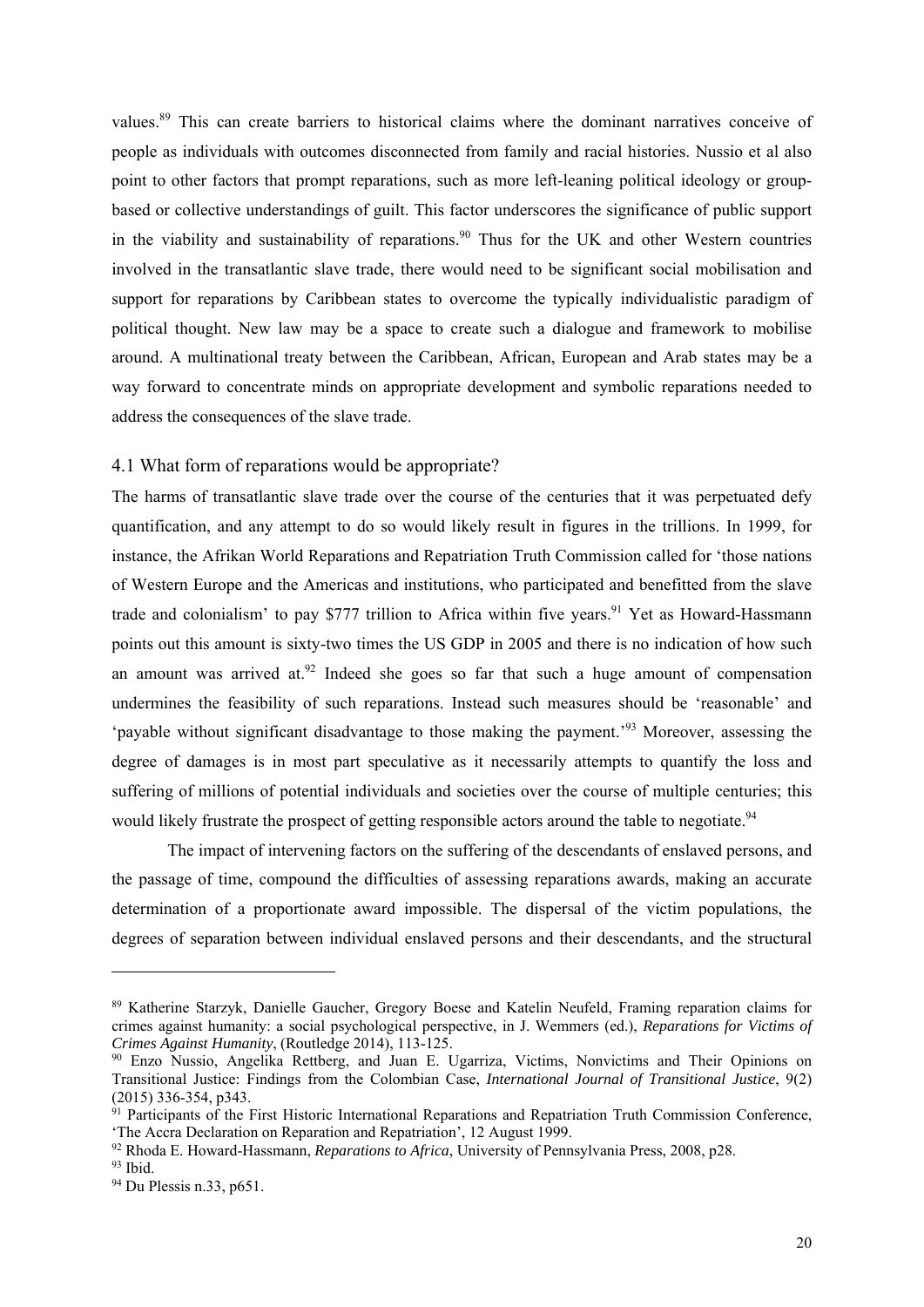and systemic nature of the continuing harms make individual compensation unfeasible in the context of transatlantic enslavement. Identifying individual victims and providing sufficient evidence to establish harm and a causal nexus would be arduous and often fruitless. Moreover, quantification of harms can diminish the gravity of the injustices and undermine reconciliation and meaningful acknowledgement of suffering. 'Payment' in this context can become a 'dirty word'; perpetrators can be seen as attempting to obviate their culpability through 'blood money' designed to pay off their guilt, and victims can be perceived as opportunistic to benefit from the abuses.<sup>95</sup>

It would be very difficult to establish direct or indirect intergenerational harms suffered by an individual descendant and caused by the harm inflicted on their ancestor. Establishing the widespread existence of such specific and inherited contemporary harms in large cross-sections of society would be even more untenable. Viewing reparations through a transformational justice lens would therefore be more appropriate in this context, tackling the causes and consequences of the slave trade as a whole as opposed to only the direct symptoms suffered by those enslaved. The mass exploitation and atrocities committed against enslaved people are thereby viewed as having direct harms upon their children, and potentially also upon subsequent generations. The system of enslavement is also conceived as having wider repercussions for Caribbean states. In this context it is not so much the direct acts of enslavement of particular persons that continue to harm the state, but the structures of abuses and the institutional systems put in place at the time. Du Plessis identifies that it is more feasible to seek reparations to address the legacy of enslavement, rather than to try and redress the historical injustice itself.<sup>96</sup> This framework lends itself to the construction of collective reparations and symbolic measures to redress the suffering of people alive in the present.

CARICOM's Ten Point Reparation plan is distributive in nature given the historical nature of the abuse. As Teitel notes:

With the passage of time, reparatory projects move farther from the traditional model of corrective justice. After time, wrongdoers don't pay; innocents do. And, after time, redress goes not to original victims but to their descendants. With the passage of time, therefore, reparatory schemes look less like conventional corrective justice and more like a social distribution and political question … more like distributive schemes*.* 97

Such measures are therefore more appropriately dealt with in the political arena, rather than through judicial mechanisms and individual reparations. The CARICOM Ten Point Plan seeks a distributive, and perhaps even transformative, justice settlement that addresses structural harms connected to

<sup>95</sup> Claire Moon, 'Who'll Pay Reparations on My Soul?' Compensation, Social Control and Social Suffering, *Social and Legal Studies* 21(2) (2012) 187-199, p194.

<sup>96</sup> Du Plessis n.33, p652.

<sup>97</sup> Ruti Teitel, *Transitional Justice* (Oxford University Press, 2002), p141.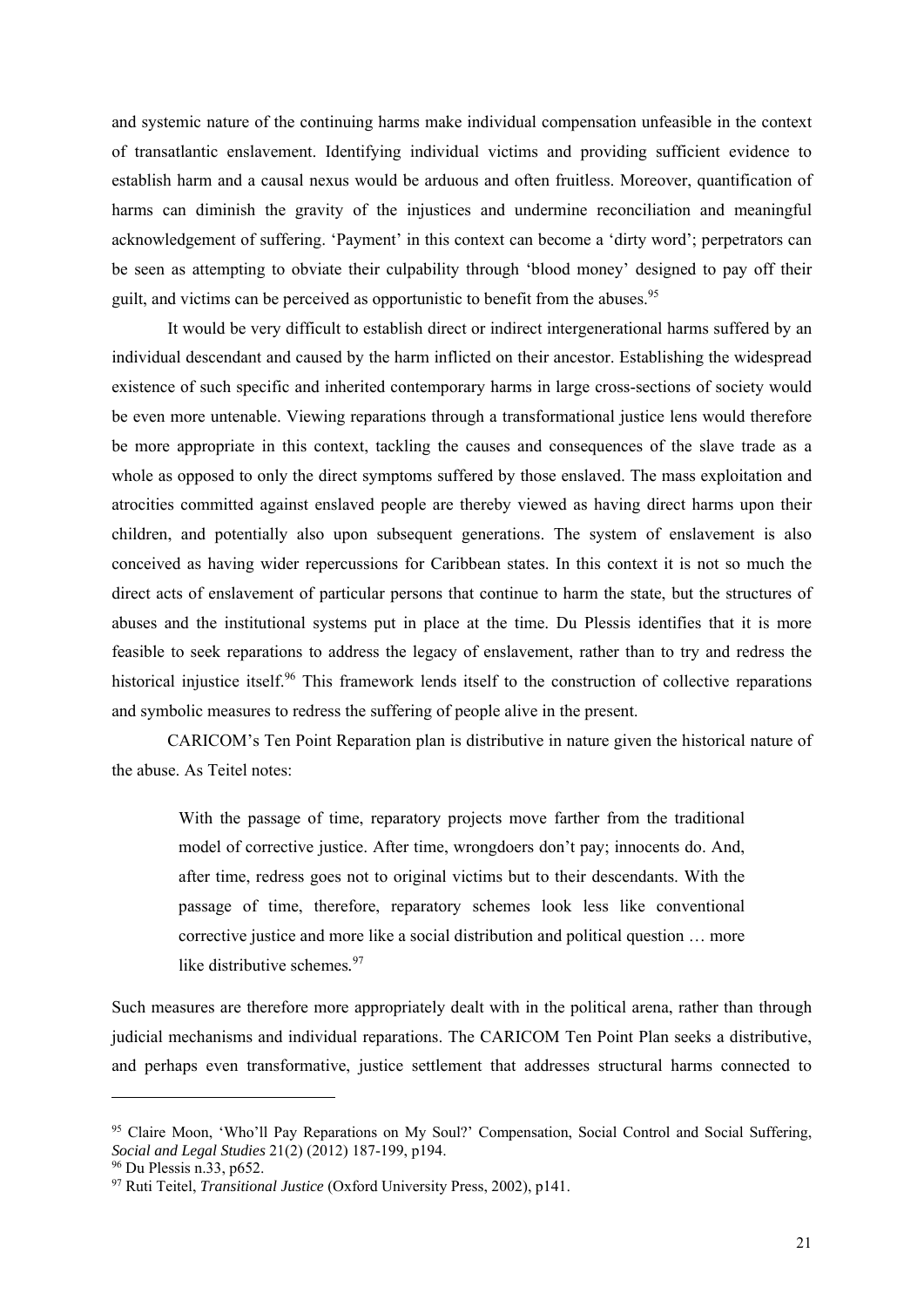enslavement. More broadly such reparations are transformative in renegotiating the status of Caribbean states and the ongoing unequal power relations with former colonial powers.

As structural measures premised upon the legacies of enslavement rather than individual connections to enslaved persons, the CARICOM claim is collective in nature. Collective reparations are remedial measures aimed at responding to the harm suffered by a group, community or people and providing 'shared benefits' to the victim population that reflect the collective harm shared by the group.<sup>98</sup> This harm can be attributable to the collective as such, or to a group of individuals who make up a collective, and may be based on violations directed at their identity or their belonging to the group. Jewish people constituted such a collective during the Holocaust.<sup>99</sup> The CARICOM claim seeks to classify modern citizens suffering from the legacies of enslavement as such a collective. The lack of specificity in identifying individual recipients of state-based reparations poses some challenge, as the collective right to reparations (unlike the identification of harm) seems to be limited to a multiplicity of individuals in a group rather than the group itself.<sup>100</sup> Collective reparations can include symbolic measures of acknowledgment, apologies, compensation, pensions, rehabilitative measures including physical and psychological health services, social and legal services, educational support and other infrastructural support. In Peru collective reparations have included educational scholarships, specialised healthcare, and memorials.<sup>101</sup> Measures responsive to the needs of victimised populations can assist in addressing the destruction of communal bonds and culture, which was a significant feature of transatlantic enslavement and associated genocide against indigenous communities.<sup>102</sup>

Reparations for historical injustices can serve as a lens for accountability and provide psychological healing to victimised populations as collectives and individuals. As Hamber and Wilson assert, the use of symbolic reparations, such as memorials, serve to:

… acknowledge and recognise the individual's suffering and place it within a new officially sanctioned history of trauma. Symbolic representations of the trauma, particularly if the symbols are personalised, can concretise a traumatic event, and help re-attribute responsibility. The latter stage is important because labelling

<sup>98</sup> Friedrich Rosenfeld, Collective reparation for victims of armed conflict, *International Review of the Red Cross* 92(879) (2010) 731-746, p733-734.

<sup>99</sup> Ibid. p734.

<sup>100</sup> Ibid. p736.

<sup>101</sup> Cristián Correa, *Reparations in Peru: From Recommendations to Implementation*, ICTJ, June 2013.

<sup>102</sup> Hugo van der Merwe, Reparations through different lenses: The culture, rights and politics of healing and empowerment after mass atrocities, in Wemmers n.85, 200-218, p202.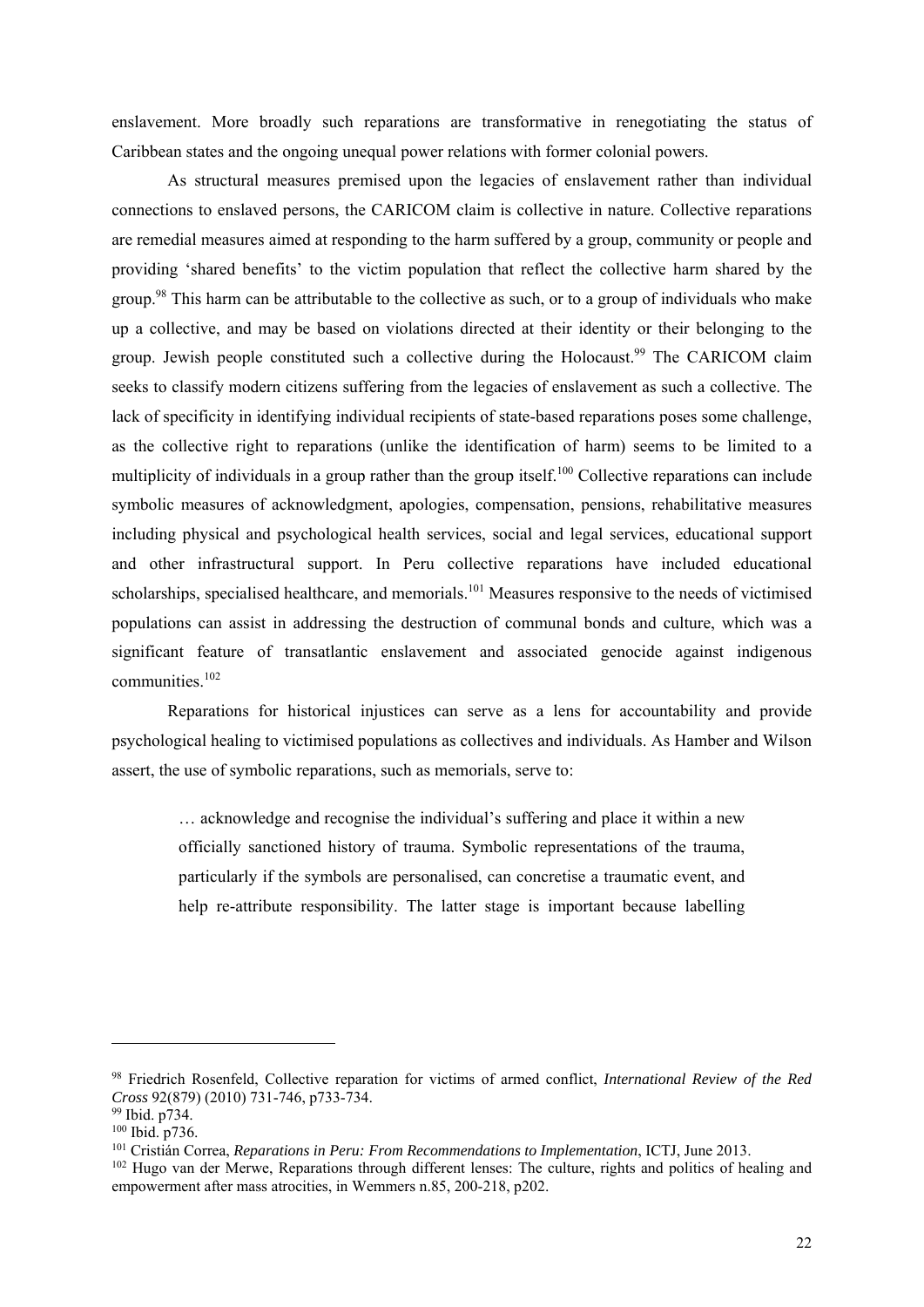responsibility can appropriately redirect blame towards perpetrators and relieve the moral ambiguity and guilt survivors often feel.<sup>103</sup>

Memorials can also serve as 'vehicles for the intergenerational transmission of historical memory',<sup>104</sup> cementing a collective's sense of identity, value, and belonging, as well as helping to ensure that atrocities are not repeated. Yet there were millions of victims of the transatlantic slave trade, many of whom there may be no record, so such a memorial would unlikely to be able to sufficient document each individual. Instead a visual memorial in a public place can serve as permanent physical reminders in society's consciousness to acknowledge, remember and not forget the atrocities of the past, such as the 'Ark of Return' memorial in UN plaza in New York opened in 2015 or the underwater 'Vicissitudes' sculpture in Grenada has now become imbued as a memorial to slaves who were thrown overboard. Official guarantees of non-repetition can also assist in preventing the reoccurrence of harms, instituted alongside concrete legislative and other measures to ensure their success. However, such measures need to be located not just in the Caribbean, but in African countries and states responsible for slavery in Europe and MENA, so as to keep alive the public memory of such atrocities and for them to be never repeated.

Acknowledgement of wrongdoing is vital to the success of a reparations programme, and meaningful apologies are an integral aspect of such recognition. Successful apologies usually include an acceptance of responsibility, sincere statements of regret, a willingness to make amends and prevent future violations without any excuses or offensive explanations.<sup>105</sup> A successful apology can meaningfully contribute to reconciliation and reparation, whereas unsuccessful apologies can simply add insult to injury. Insincere apologies or half-hearted acknowledgements of responsibility, for instance, in trying to close a chapter on the past might 'make survivors feel that reparations are being used to buy their silence and put a stop to their continuing quest for truth and justice.'<sup>106</sup> Perhaps the CARICOM claim should engage European and MENA states to engage on the reparations issues as a symbolic way to take moral responsibility, not legal, for the transatlantic slave trade and apologies that by today's standards is reprehensible and efforts will be made on developmental terms with such affected states to heal the long term consequences of the slave trade. This may have to take the form of an international treaty that bars any individual, collective or state claim against those states involved in the slave trade, in exchange for focused development or cancellation of debt and symbolic reparations.

<sup>&</sup>lt;sup>103</sup> Brandon Hamber and Richard Wilson, Symbolic closure through memory, reparation and revenge in postconflict societies, *Journal of Human Rights* 1 (1) (2002), 35-53, p38.

<sup>104</sup> Hamber n.17, p219.

<sup>105</sup> Michael R. Marrus, Official apologies and the quest for historical justice, *Journal of Human Rights* 6 (1)(2007) 75-105; Nicholas Tavuchis, *Mea Culpa: A Sociology of Apology and Reconciliation,* (Stanford University Press, Stanford, 1991), p17; and Michael Cunningham, Saying sorry: the politics of apology, *The Political Quarterly* 70 (1999), 285-293.

<sup>106</sup> Hamber and Wilson n.98, p46.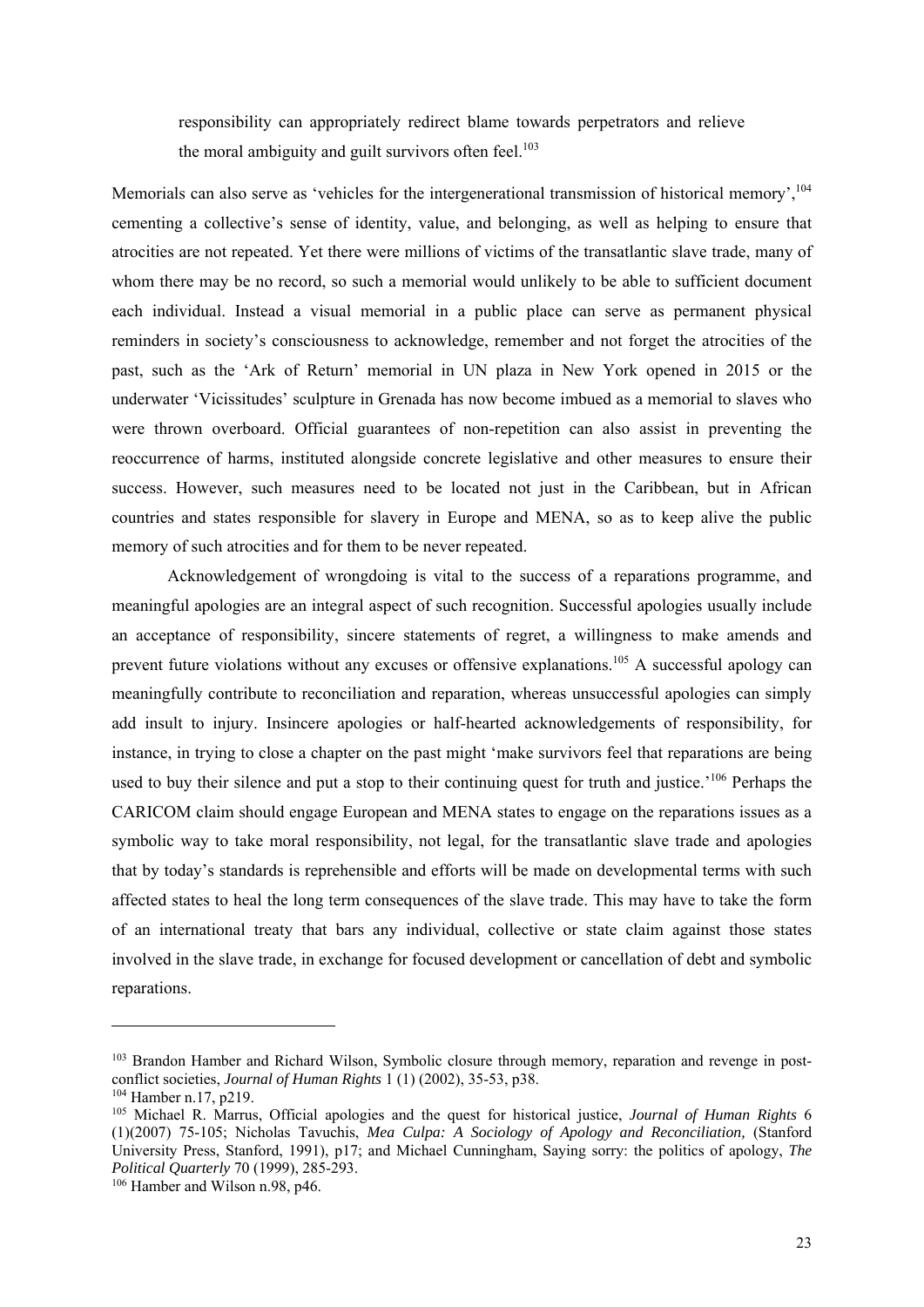Development funds have been part of reparations ordered by human rights courts. By way of example in the *Moiwana Community v Suriname* case – after armed forces of Suriname attacked the village of Moiwana, massacred over 40 people, razed the village to the ground, forced survivors to flee into exile or internal displacement, and failed to adequately investigate the massacre – the Inter-American Court of Human Rights ordered the state to set up a development fund to provide health, housing and educational programmes for community members.<sup>107</sup> The development fund was to be represented by three members: one selected by the victim, one by the state, and the third agreed between the victims and the state.<sup>108</sup> To complement this fund the Court ordered the state to provide more symbolic measures of a public apology and acknowledgement of its responsibility, as well as to construct a memorial.109 In other cases before the Inter-American Court, the Court has ordered extensive rehabilitative measures to communities affected by gross violations of human rights, such as housing and development programmes, healthcare centres, cultural education and infrastructure.<sup>110</sup> Such extensive infrastructure would probably be beyond the bounds of a treaty on reparations for the transatlantic slave trade, but directing development aid to such countries to tackle illiteracy, technology asymmetry and psychological rehabilitation as demanded by CARICOM.

Such developmental or symbolic reparations can be difficult to distinguish from state obligations to tackle poverty and exclusion, and to provide certain services. When controlled by perpetrators who maintain hierarchical positions of power over victimised populations, such measures can represent more paternalism and charity, framing victims as a dependent group rather than as individuals with autonomy.<sup>111</sup> As Gifford identifies:

When European governments respond, as they do, to the injustices suffered by Black people, it is by way of development aid or anti-discrimination laws, so that generous Europeans appear to be bestowing benefits on poor suffering Africans. There is often an overtone of condescension: the Africans are suffering because their leaders have messed things up, but we still help.<sup>112</sup>

While 'development' can be constructed and developed with input from the victims, they are framed as collective beneficiaries rather than as individuals with rights and agency. Framing measures as reparative – as connected to specific acts of wrongdoing – as well as involving affected communities in the construction of programmes can therefore be essential in countering these notions of dependency and marginalisation. Engagement with transformational reparations may be a way

<sup>107</sup> *Moiwana Community v Suriname*, Judgement of June 15, 2005, Series C No 124, (Preliminary Objections, Merits, Reparations and Costs), para.214.

<sup>108</sup> Ibid. para.215.

<sup>&</sup>lt;sup>109</sup> Ibid. para.216-218.<br><sup>110</sup> Plan de Sánchez Massacre, paras.105 and 110.

<sup>&</sup>lt;sup>111</sup> Verdeja n.91, p460.<br><sup>112</sup> Anthony Gifford, Pipe Dream or Necessary Atonement? *Index on Censorship* 36(1) (2007), 89-96, p94.